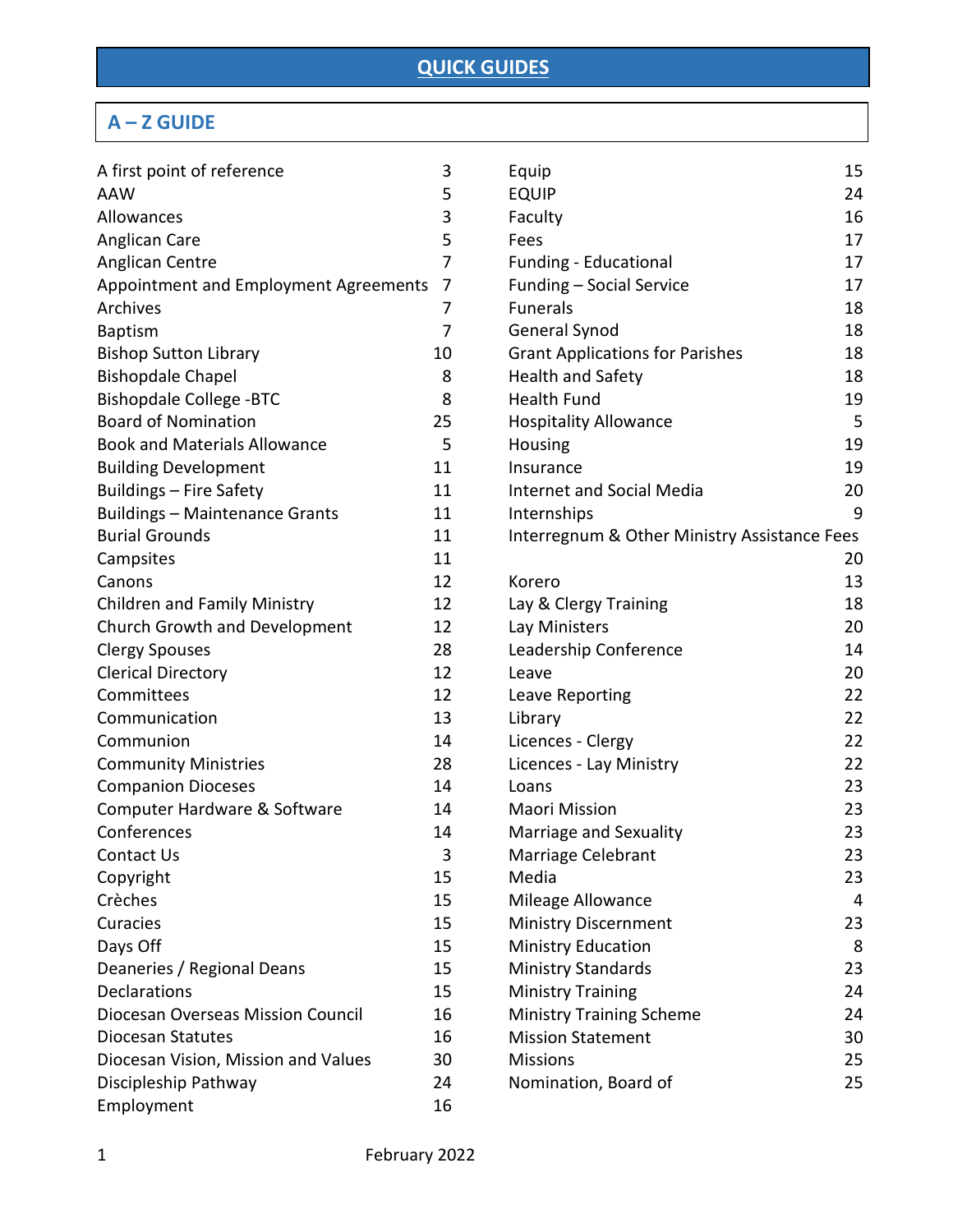|      | St. John's College                  | 29 |
|------|-------------------------------------|----|
| 25   | <b>Staffing in Parishes</b>         | 29 |
| 25   | <b>Standing Orders and Statutes</b> | 16 |
| 25   | <b>Strategic Plan</b>               | 29 |
| 25   | Supervision                         | 29 |
| 24   | <b>Supervision Allowance</b>        | 5  |
| 26   | Sustentation                        | 27 |
| 26   | Synod                               | 29 |
| 26   | The Witness                         | 13 |
| 24   | Tikanga                             | 29 |
| 25   | Tikanga Pakeha Conference           | 29 |
| 26   | <b>Training Allowance</b>           | 5  |
| 27   | <b>Trust Funds</b>                  | 30 |
| 27   | Values                              | 30 |
| 27   | Vestments                           | 30 |
| 10   | <b>Vestries and Wardens</b>         | 30 |
| 5    | Vicarages                           | 30 |
| 28   | Video Conference facilities         | 30 |
| 24   | Vision                              | 30 |
| 28   | Websites                            | 31 |
| 28   | <b>Wedding Policy</b>               | 32 |
| 28   | Weddings                            | 18 |
| 28   | <b>Welfare Assistance</b>           | 32 |
| 17   | <b>Women in Ministry</b>            | 32 |
| 28   | <b>Worship Leaders</b>              | 32 |
| 5,28 | Youth & Young Adults Ministry       | 32 |
| 28   | Zoom                                | 30 |
|      |                                     |    |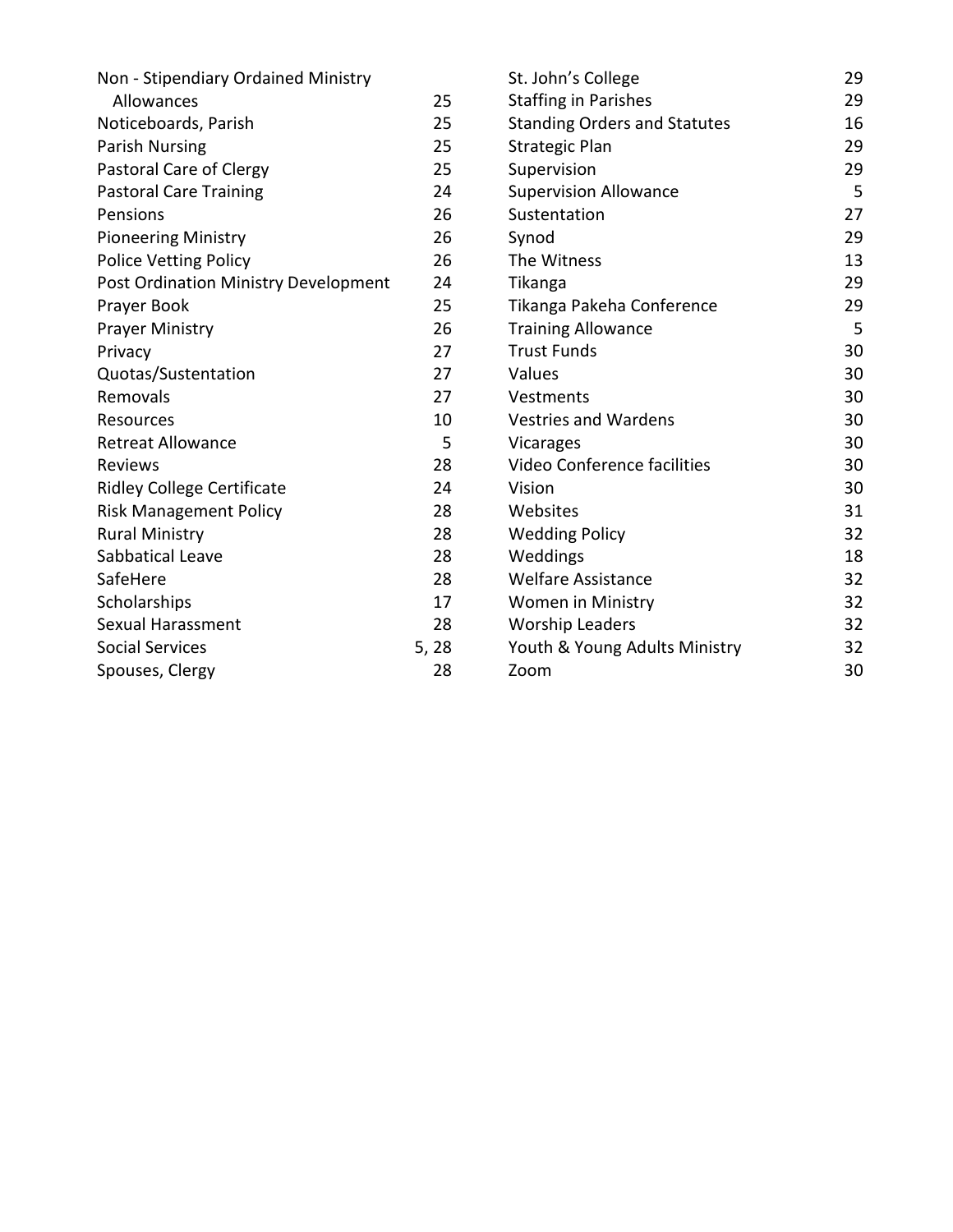# **A – Z GUIDE**

## **A first point of reference**

This Handbook is the first point of reference for answering questions about how things work in the Diocese. If you can't find the information you need here, the following people may be able to help:

| Administrative/legislative matters:  | Diocesan Executive Secretary/Manager                                                     |
|--------------------------------------|------------------------------------------------------------------------------------------|
| <b>Financial matters:</b>            | Finance Manager and/or Accountant                                                        |
| Parish consultancy:                  | Bishop's Chaplain                                                                        |
| Learning opportunities:              | <b>Ministry Training Coordinator</b>                                                     |
| <b>Community Ministries matters:</b> | Social Services Enabler                                                                  |
| Social Service grants:               | Social Services Grants Administrator                                                     |
| Health & Safety                      | <b>Health &amp; Safety Coordinator</b>                                                   |
| Library resources:                   | Bishop Sutton Library (located at Bishopdale College)                                    |
| Youth resources:                     | Youth and Young Adults Enabler                                                           |
| Pioneer ministries:                  | Pioneer Ministry Enabler                                                                 |
| Communications:                      | <b>Communications Enabler</b>                                                            |
| Children's resources:                | Children & Families Ministry Enabler                                                     |
| <b>Retired Clergy:</b>               | <b>Chaplains to Retired Clergy</b>                                                       |
| <b>Creation Care:</b>                | <b>Creation Care Enabler</b>                                                             |
| Prayer Ministry:                     | <b>Prayer Ministry Enabler</b>                                                           |
|                                      | Otherwise please enquire at the Anglican Centre about the appropriate person to contact. |

| Anglican Centre phone:  | 03 548 3124                 |
|-------------------------|-----------------------------|
| Anglican Centre e-mail: | reception@nelsonanglican.nz |
| Anglican Centre mail:   | P.O. Box 100, Nelson, 7040  |

# **Allowances**

#### *General*

The following allowances may be available to clergy and lay ministry staff. All allowances are paid on a reimbursement basis only, up to set maximum levels. The Appointment or Employment Agreement (or any subsequent variation) will set out the amounts applicable to your position.

- **Mileage Allowance**
- **Book & Materials Allowance** (incl. computer consumables)
- **Hospitality Allowance**
- **Training Allowance**
- **Supervision Allowance**
- **Retreat Allowance**

Maximum allowance levels are set per year, calculated from 1 December to 30 November. Claim forms are sent to you towards the end of each month and should be emailed back to the Anglican Centre by the 5<sup>th</sup> of the following month, together with relevant receipts, etc. Allowances are usually paid on or about the 15<sup>th</sup> of each month. Even if you have used up your maximum allowances, please continue to supply the information, as this will be used to justify future increases.

The limits are normally below the Inland Revenue Department upper limits. This often means that if you do not use up all of your allowance in one area, it may allow us to grant a further allowance in another area. If this applies to you, you should contact the Diocesan Executive Secretary/Manager.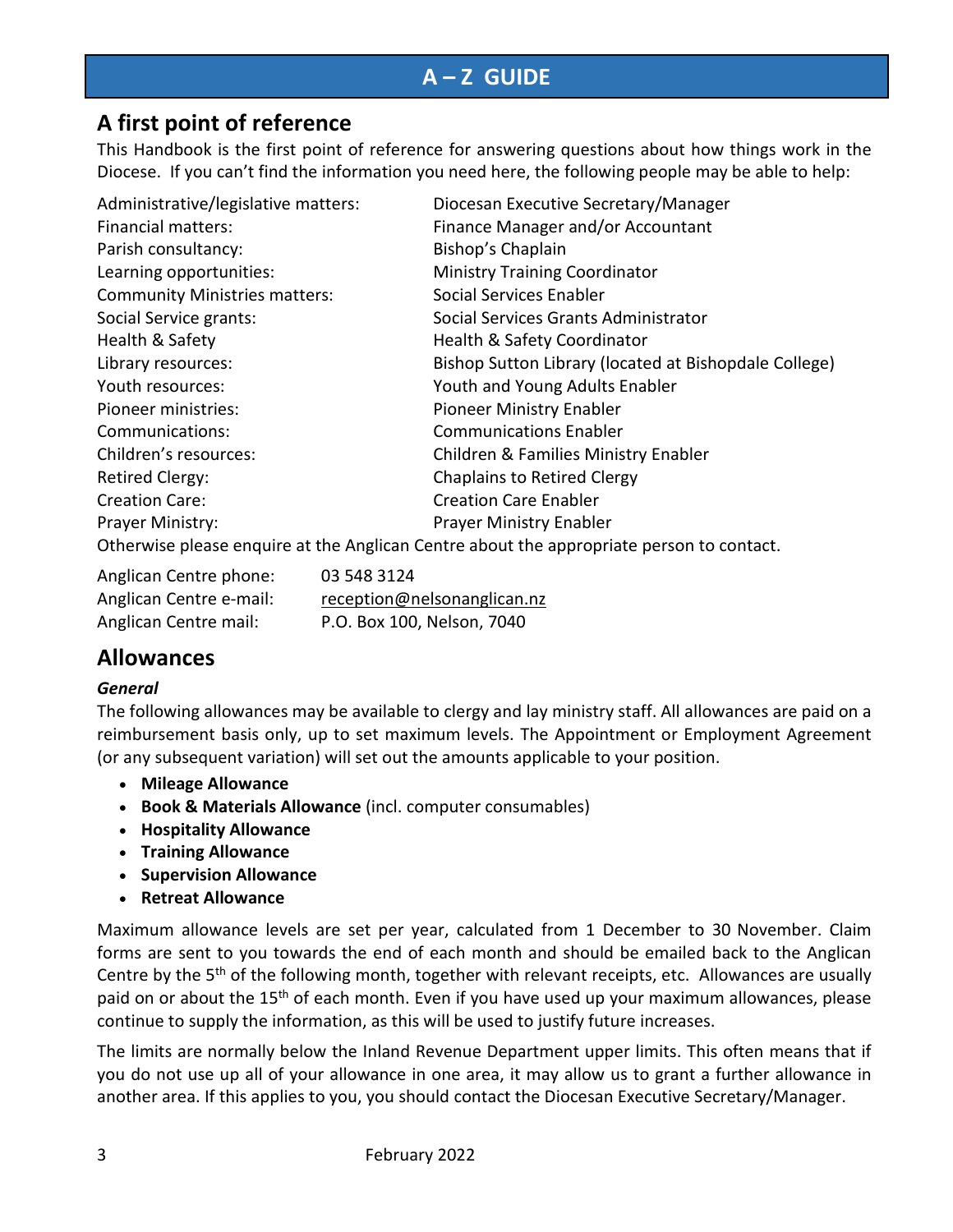#### *Tax requirements*

As they currently stand, these allowances are tax free provided they are supported by appropriate authenticating documents, such as receipts, invoices, and copies of logbooks. This authenticating documentation must be **kept for 10 years** to meet the requirements of the Inland Revenue Department. **To assist with this, we ask that all relevant authenticating information, including a copy of relevant travel logbook entries, is attached to your claim form (a scanned copy is sufficient for electronic claims).**

#### *Mileage Allowance*

- 1. All claims must be for mileage undertaken for the business of the Church, which may include:
	- home visits to parishioners
	- hospital visits
	- journeys to undertake ministry
	- journeys to town or elsewhere to undertake business transactions on behalf of the Church, provided such transactions are not an excuse to undertake business of a private nature.
- 2. Mileage may not be claimed for visits of a purely private nature, including:
	- mileage to and from residence and place of work (usually parish office)
	- recreational visit or journeys. (A visit to Golden Bay from Nelson to look in on a former parishioner would not be claimable.)
- 3. A logbook of all business mileage must be maintained, and claims made against these records. The logbook must clearly differentiate between:
	- parish travel (including travel to training events apart from Ministry Training groups)
	- travel to/from Ministry Training group events and Diocesan committees on which you may serve
	- personal travel.
- 4. A journey outside the Nelson Diocese involving substantial mileage needs the Wardens' prior approval.
- 5. Wardens and Clergy will review the mileage claim bi-annually to ensure the maximum claimable amount is at an appropriate level.
- 6. Prior to setting the parish mileage quota for each year, the Wardens will review the previous year's mileage and advise the Diocesan Executive Secretary/Manager of any corresponding changes to the next year's budget by 31 May.
- 7. The rate paid per km will be according to one of two formulas please consult the Diocesan Finance Manager for the latest rates and for which formula best suits your circumstances.

#### *Formula 1*

Band A: Up to 14,000 km annual personal & work-related running.

Band B: Up to 20,000 km annual personal & work-related running.

Band C: Up to 26,000 km annual personal & work-related running.

For mileage beyond any chosen band fixed rate per km (of ministry related travel)

*Formula 2* (normally advantageous only for very high mileage)

These formulae reflect an agreement between NZ Churches and IRD and may differ from the usual information published by the IRD.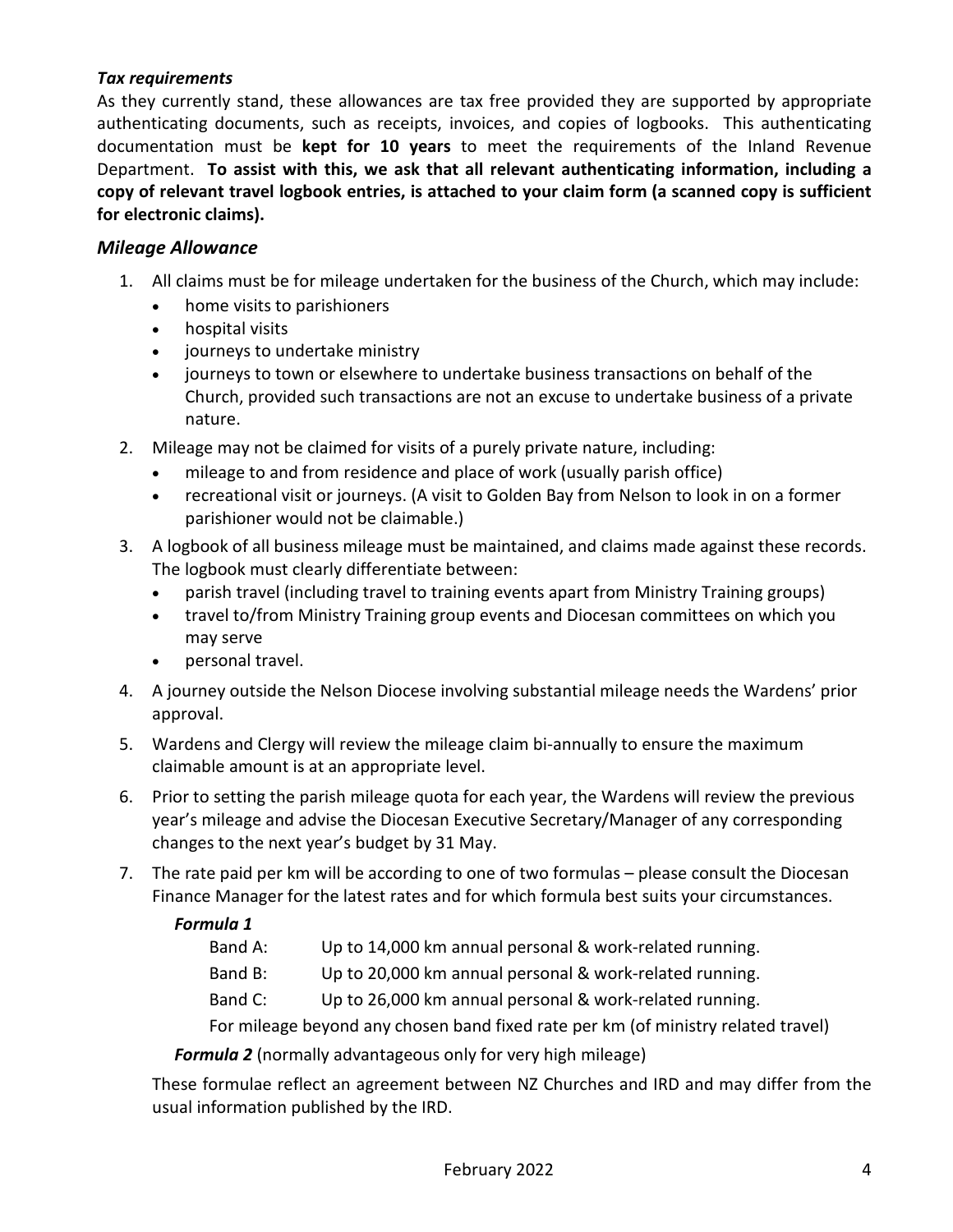8. Staff with two vehicles, with both used for ministry purposes- The claim form allows for this possibility and the annual mileage bands for Formula 1 are calculated on the total mileage accumulated between both vehicles.

#### *Book and Materials Allowance*

The book allowance includes books, magazines, audio, and visual supplies, computer consumables, printers/other equipment consumables, service agreements for computers, new software and other items that fall under those general headings.

#### *Hospitality Allowance*

This is an allowance for hosting parish suppers, morning and afternoon teas, breakfasts, lunches and dinners and overnight stays. It also provides for situations when it is more appropriate to take people to a local café for coffee, rather than to your home.

#### *Training Allowance*

The training allowance is to encourage clergy to take advantage of the training opportunities that are either offered in the Diocese or elsewhere to assist staff in developing existing or new skills.

#### *Supervision Allowance*

This is to enable clergy and others in ministry to pay for the cost of professional supervision. Regular supervision is a requirement for all clergy in active ministry and for some lay ministers. This will be specified in your Appointment or Employment Agreement.

#### *Retreat Allowance*

This allowance is for licensed parish clergy, paid or unpaid, appointed to a half time or greater parish position of one or more years duration. This annual one-week retreat is for the purposes of personal holistic welfare.

## **Association of Anglican Women (AAW)**

The Association of Anglican Women is an umbrella organisation for women NZ-wide, covering any women's group which wishes to affiliate with AAW and agrees with its aims:

- to unite in prayer & participate in the mission of the Church
- to promote, safeguard and nurture Christian family life.

There is a Diocesan AAW Executive which keeps in touch with all the groups in the Diocese.

### **Anglican Care**

Social service work of the Anglican Church in Aotearoa New Zealand is increasingly going under the title of 'Anglican Care'. In our Diocese parish-based Anglican Care work is especially encouraged.

Our **Anglican Care Committee** distributes funds made available by Standing Committee for the specific purpose of social service work in parishes. The committee also administers the Tindall Foundation grant.

Another source of funding is from the **St. Andrew's Family Trust**, which focuses on the nurture of children and families.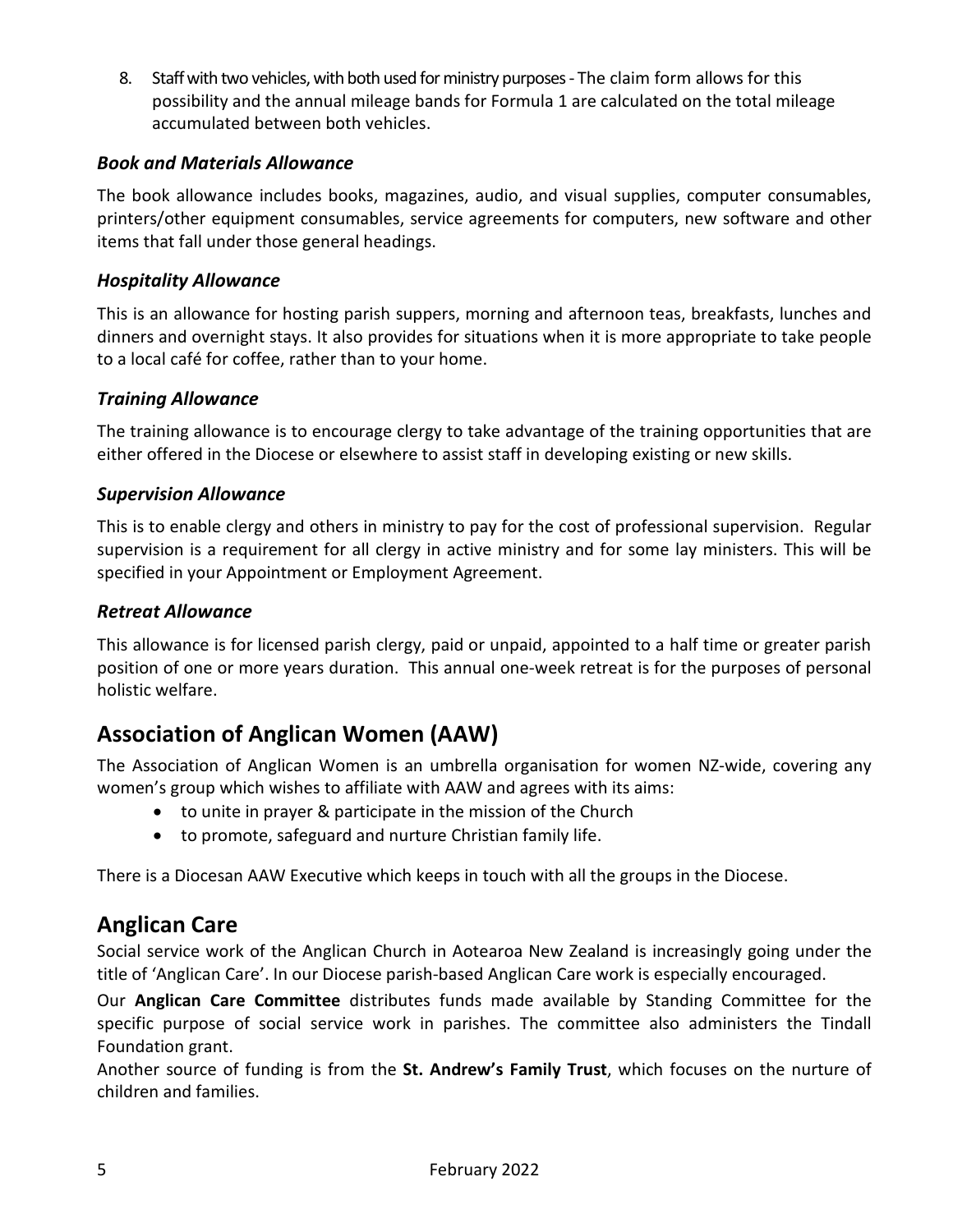#### *Funds available for individuals and/or families* (applications accepted at any time)

- *John and Hazel Baigent Trust* for those aged over 60 for the relief of poverty and sickness and for housing needs or other charitable purposes.
- *Godwin Trust* for the charitable work of caring for children or other charitable purposes.
- *Mary Foster-Barham Trust* for the care of elderly and children in a disadvantaged position *within the Nelson and Richmond municipal boundaries* - approx \$20,000 pa reserved for urgent and individual grants
- *Endres Trust* for social services work to assist needy families or persons in the Diocese
- *Whareama Trust* for individual needs grants to the elderly in situations not covered by other trust funds - \$5,000 reserved for these grants
- *St Andrew's Family Trust* funds for the care of children (and families) in the Diocese

### *Project funds*

- *Whakarewa Trust* (ACC) for charitable and social service purposes. Applications are accepted by 1st February, June, and October each year.
- *Whareama Trust* (ACC) for chaplaincy services and support of elderly Anglicans in rest homes; and for projects assisting the elderly (outside the criteria of the Older Persons Ministry Fund). Applications are accepted by  $1^{st}$  February, June, and October each year.
- *Mary Foster-Barham Trust* for the care of elderly and children in a disadvantaged position *within the Nelson and Richmond municipal boundaries* - approx \$40,000 pa for projects which meet criteria. Annual applications by 1 July.
- *Older Persons' Ministry Fund* for the care of older persons
	- \$250,000 approx pa distributed via parishes/deaneries.
	- This includes an individual parish entitlement of \$5000 pa. Applications accepted at any time for grants within individual parish entitlement.
	- Annual applications from the remaining contestable fund (usually due by 1 September).
	- For further information or to discuss contact [socialservices@nelsonanglican.nz](mailto:socialservices@nelsonanglican.nz)
- *The Tindall Foundation* makes available annual funding with the broad criteria of "a hand up not a handout". Applications accepted by 1 August. The Anglican Care Committee has the role of recommending applications to Tindall faith funding manager (Anglican Care Network) for approval. \$19,000.00 approx pa
- *St Andrew's Family Trust* funds for the care of children (and families) in the Diocese. Applications accepted by St Andrew's in August each year.
- For application forms see https://www.nelsonanglican.nz/grants-funding
- Non-parish organisations must be a registered charity in order to make an application to ACC.
- Accountability Reports for grants are due by  $31<sup>st</sup>$  March of the following year.
- Please contact the Social Services Grants Administrator for further information: [socialservices@nelsonanglican.nz](mailto:socialservices@nelsonanglican.nz)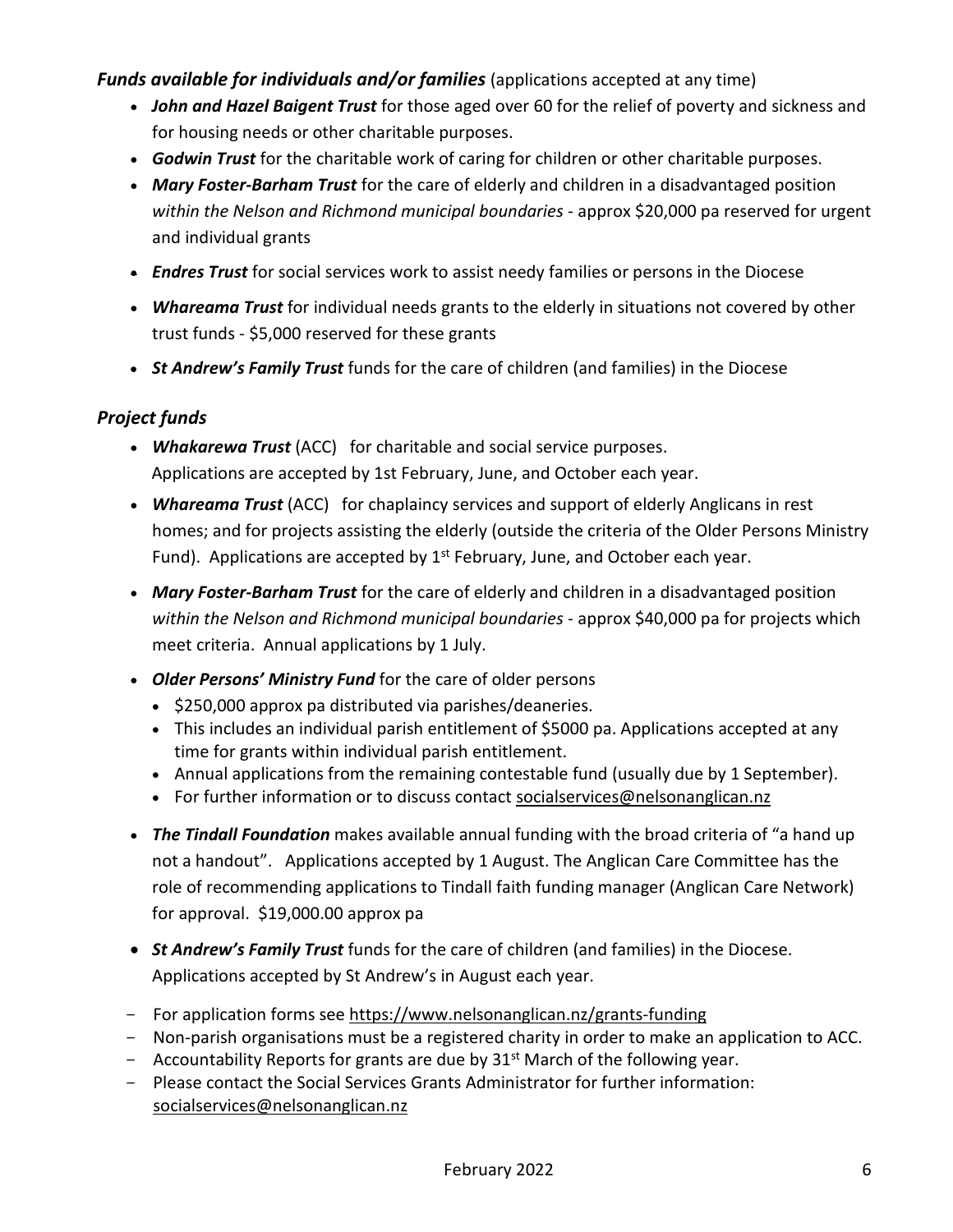# **Anglican Centre**

The Anglican Centre is located at 48 Halifax Street, Nelson and houses the offices of the Bishop of Nelson, the Bishop's Chaplain, Diocesan Executive Secretary/Manager, Bishop's Ministry Enablers and the Diocesan finance and administrative staff.

A Video Conference hub and a meeting place for Diocesan Boards, Committees, and ad hoc groups.

Office hours: 8:30am to 5pm Monday to Fridays (closed public holidays) Postal: The Anglican Centre PO Box 100 Nelson 7040 Contact: Ph (03) 548 3124 Email: [reception@nelsonanglican.nz](mailto:reception@nelsonanglican.nz)

# **Appointment (Clergy) and Employment (Lay ministry) Agreements**

All clergy appointed to a stipendiary ecclesiastical office (such as vicar, priest in charge or assistant priest) enter into an appointment agreement with the Bishop. Similarly, those in paid lay ministry enter into an employment agreement – in the case of parishes, with the Wardens and Vicar. Each agreement contains the authoritative information about stipend/pay, allowances, leave, etc. Nothing in this Handbook should be construed as contradicting or updating information in an appointment / employment agreement.

# **Archives**

Separate information under *Policies and Procedures* on 'The care and preservation of parish records' gives a useful guide on how to deal with parish records. Please note that all marriage, baptism, and burial registers should be sent to the Anglican Centre when they are full.

All other parish records (eg vestry minute books) are stored at the Anglican Centre at the discretion of the Diocesan Executive Secretary/Manager. The Diocese does not have the services of a resident archivist; parishes need to be responsible for sorting their own paper records.

# **Baptism**

Preparation of parents (in the case of infant baptism) and of adult candidates is mandatory. Responsibility for preparation belongs to the minister undertaking the baptism, but the actual preparation may be delegated to a trained person or persons.

Baptisms should normally take place in a public church service, unless for exceptional pastoral circumstances when it could take place in e.g. hospital or home. The normal venue would be the parish church where the baptised and family will be nurtured with ongoing pastoral support.

Note the guidelines for Christian Initiation 1990: *Baptism is usually administered in the context of the Eucharist or another service of congregational worship unless there are special pastoral circumstances. Tangihanga, hura kohatu, weddings and other whanau, hapu or iwi events, significant festivals, and other important occasions in the life of the Church, including those where the Bishop may preside, are appropriate times for baptism.*

Adults who have already been baptised as infants within one of the Christian churches and making enquiries about 're-baptism' or 'adult baptism' should be encouraged to *renew their baptismal vows* in an appropriate way, which may include the use of water to symbolise their renewal. The emphasis in such a service must fall on 'renewal' as 're-baptism' is not permitted within the Anglican Church.

Records of all baptism should be kept in the parish baptismal register.

Certificates of Baptism are obtainable from the Anglican Centre. (These are fairly functional – more colourful ones may be purchased through various church supply stores).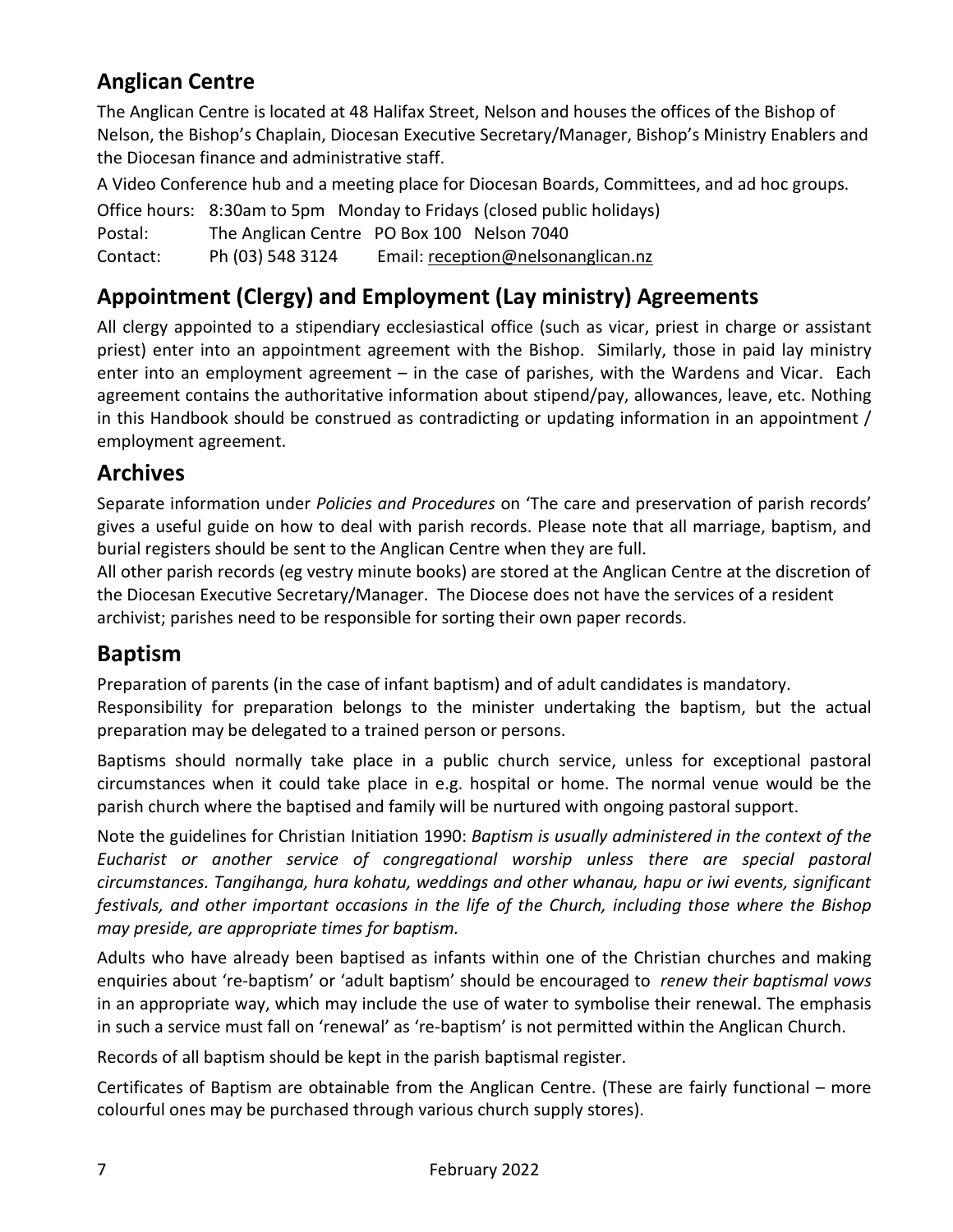# **Bishopdale Chapel**

This is an historic chapel called The Chapel of the Holy Evangelists in the grounds of the former residence of the Bishop of Nelson, on Bishopdale Hill, Nelson.

The Chapel is now in private ownership but is available to the diocese for pre-arranged services.

# **Bishopdale College**

Bishopdale College is a key initiative in addressing the challenges and priorities identified in the Diocesan Strategic Plan, especially the priorities of discipleship and leadership development. The College is based at Bishop Eaton House at 30 Vanguard St, Nelson, which is also home to the Bishop Sutton Library.

### **College Vision**

Our staff carry a vision for helping the Christian Church to grow and educate more effective leaders who will serve in vibrant and exciting ways in a range of Christian organisations. We seek to develop visionary leaders within the Diocese of Nelson, the Anglican Church of Aotearoa, New Zealand and Polynesia and the wider community of Christian Churches, equipping and resourcing them theologically, spiritually, and practically to lead and grow the Church. Bishopdale College is convinced that the Christian Church has something particular and good to offer the world in which it is embedded, and excellent education and formation of leaders is an absolutely key resource for this work of the Church in this world.

While Bishopdale College is open to, and seeks to serve, students from all Church groupings and Christian ministries, the College provides a degree level opportunity to train for ordination within the Anglican Church within the context, culture, and worshipping life of the Diocese of Nelson, a strongly evangelical Diocese. Bishopdale College is not a residential college, but it seeks to foster community life among students and staff. Opportunities for shared meals, regular prayer, and community worship are a core part of the College's activity.

### **Study Options**

The College addresses theological education at a number of levels:

- Parish-based resources and programs at a general lay education level.
- The Level 5 Diploma in Christian Studies, with strands in Christian Leadership or Theological Studies – delivered in partnership with Laidlaw College.
- The Level 6 Diploma in Christian Studies, with strands in Biblical Studies or Christian Leadership, which is a Bishopdale College qualification.
- The Bachelor of Theology degree which is delivered in partnership with Laidlaw College
- Graduate Certificate and Diplomas in Theology, delivered in partnership with Laidlaw College.
- Clinical Pastoral Education is run once a year by CPE NZ, hosted at Bishopdale College. This can be taken as a standalone qualification, or cross-credited towards a formal qualification (usually 45 credits at Level 6 and 7).
- Most courses can be taken non-formally by those who wish to learn without sitting assessments or gaining formal credit.

Students may also choose from the wider range of courses offered by Laidlaw College through their Distance Learning model and incorporate these courses into their programme of study.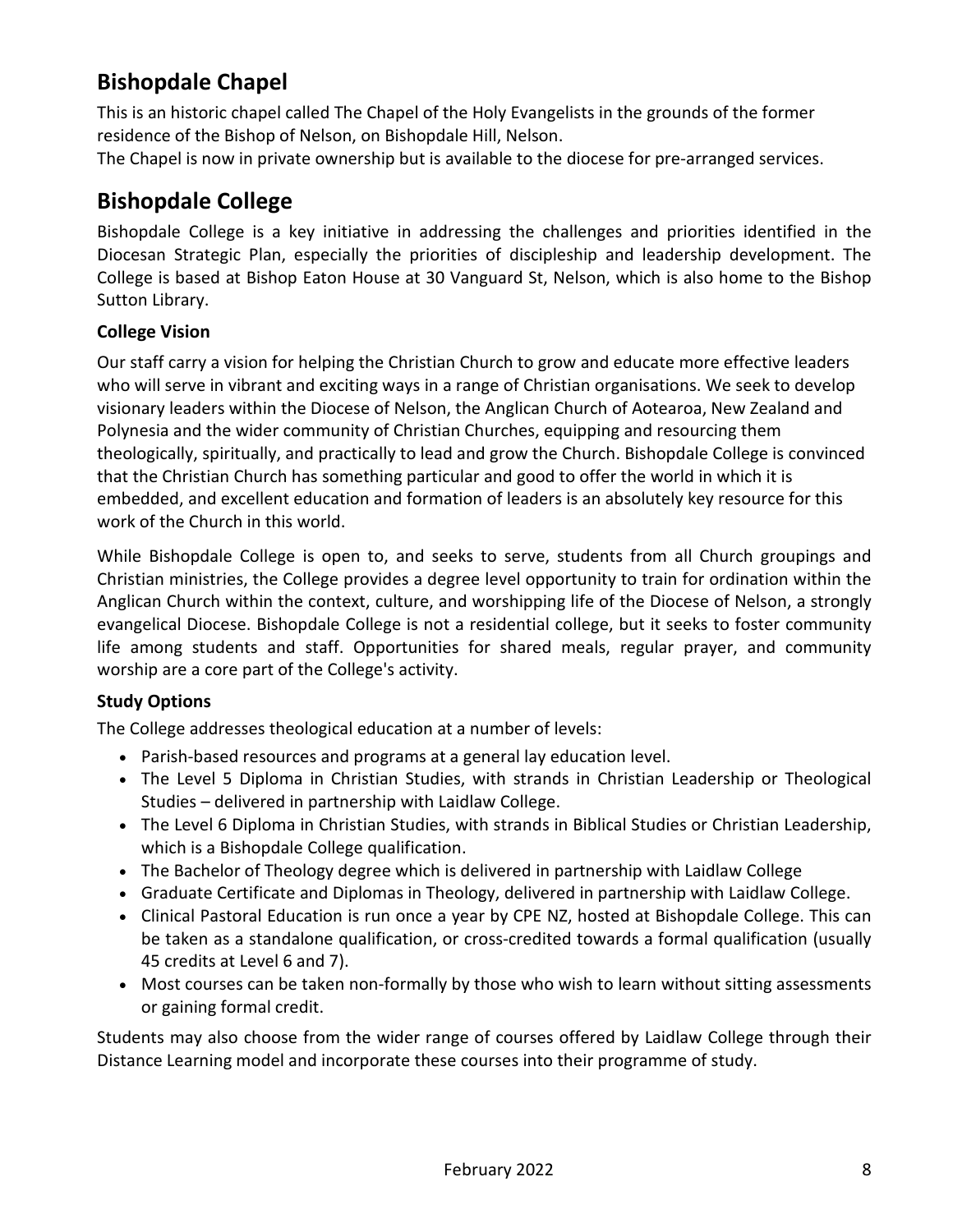#### **Internships**

Many of Bishopdale College's programmes include an internship component, designed to develop leadership and ministry skills through both practical ministry experience and deepening understanding of the Christian faith. Most internship programmes are half-practical and halfacademic – a fulltime student would expect to spend 20 hours attending classes and working on assessments, and 20 hours studying leadership and doing practical ministry, per week.

Interns can be placed in any church, mission or community setting with a Christian focus, and can serve in any area of ministry – youth, children, elder care, mission, worship, pastoral care – as long as they are able to work under someone with appropriate experience. Along with their formal academic study, interns also participate in supervision (focusing on ministry tasks), and mentoring (focusing on the personal issues of ministry using an action-reflection model).

If you are interested in learning more about the Bishopdale internship model – either as an intern, or because you would like to host an intern – please contact our Internship Coordinator: [jude@bishopdale.ac.nz.](mailto:jude@bishopdale.ac.nz)

#### **Funding and Scholarships**

Laidlaw College courses are NZQA accredited and potentially attract all forms of Studylink support.

The Bishopdale Level 6 NZ Diploma in Christian Studies is NZQA accredited, but students (as of the end of 2022) are not able to access Studylink support.

Anglican-affiliated students are able to apply for funding through the St John's College Trust Board. Students may apply to the national scholarship round for funding, including student fees and a contribution towards living costs. Students who are completing an internship programme at Bishopdale College are also able to apply to the Bishopdale College Internship fund, which is a specific St John's College Trust Board fund allocated for the use of students who are completing internships at Bishopdale College.

#### **Contact**

For further information, please visit the website: [www.bishopdale.ac.nz,](http://www.bishopdale.ac.nz/) or contact:

| <b>Address</b> | <b>Bishopdale College</b> |
|----------------|---------------------------|
|                | <b>Bishop Eaton House</b> |
|                | 30 Vanguard Street        |
|                | <b>PO Box 347</b>         |
|                | Nelson 7040               |
| Phone          | 03 548 8785               |
| Office         | office@bishopdale.ac.nz   |
| Dean           | dean@bishopdale.ac.nz     |
| Library        | library@bishopdale.ac.nz  |
| Internships    | jude@bishopdale.ac.nz     |
|                |                           |

## **Bishopdale College Trust Board**

This Board is responsible for the governance of Bishopdale College. The Diocesan Executive Secretary is the Secretary of this Board. The Bishop chairs this Board.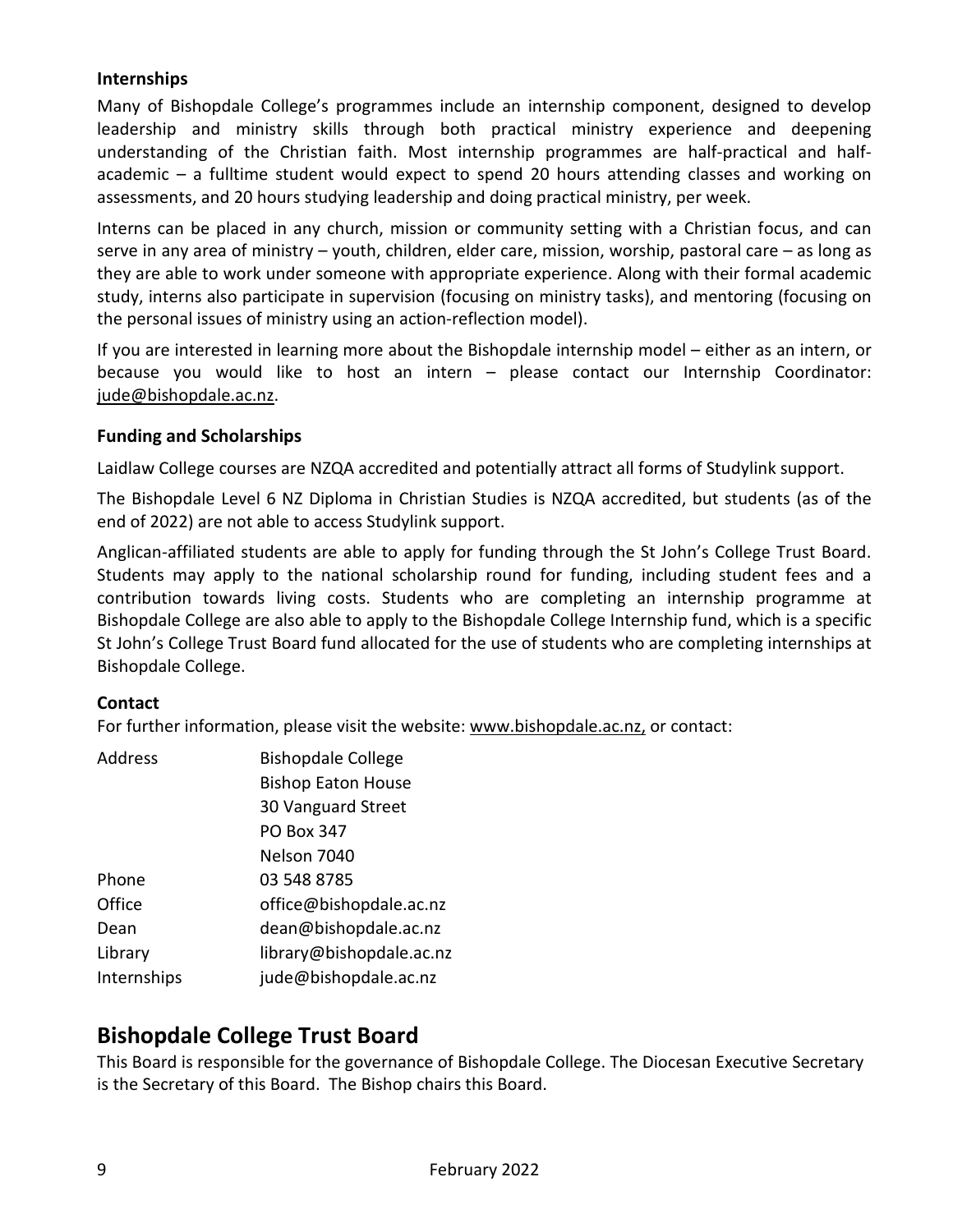# **Bishopdale College Foundation**

In the establishment phase of the College the Foundation consisted of a small group of people committed to increasing the profile of BTC and raising funds. The chief method of fundraising has been the Friends of BTC. This entails an annual donation of \$400 or more, or a monthly automatic payment or some similar equivalent. Bequests and other financial donations are also gratefully received. Parishes are also asked to promote the work of BTC.

## **Bishop Sutton Library**

#### *Information for Transformation*

The Bishop Sutton Library is the Information Centre for both the Diocese of Nelson and Bishopdale College. Its Māori title—*Te Puna Matauranga o Whakatu*—tells us that it is the treasure house of knowledge for the Nelson area.

#### *Resources*

The collection contains a wealth of Christian material for personal or academic study and is constantly being increased. It consists of more than 15,000 books, a small journal collection, and a few electronic resources. The collection covers theology, Biblical studies, Anglicanism, church leadership and management, ministry, pastoral care, discipleship, church history, and current issues.

The main collection is shelved according to the Library of Congress classification. The former Diocesan collection (including the Children and Families collection and home group resources) has been integrated into the main collection.

#### *Who may use the library?*

Membership is free to all members of the Anglican Diocese of Nelson, to members of other churches, and to the public. All you need to do to join the Bishop Sutton Library is to fill in a Borrower Registration Form. Forms are available in the library, or you can register online. To register online go to [www.bishopdale.ac.nz/library](http://www.bishopdale.ac.nz/library) and then complete and submit the Borrower Registration Form.

#### *Borrowing*

Most books can be borrowed for one month and can be renewed if there is no waiting list. A postal service is available for those who live outside the Nelson area.

Journals are not available for loan, but articles in them may be photocopied within the restrictions of the Copyright Act.

There is a Reference collection of encyclopaedias and dictionaries which may be used in the library, but which cannot be borrowed.

#### *Finding out what we have*

The record of books held in the Bishop Sutton Library is on the Anglicat, a database hosted by the John Kinder Theological Library in Auckland.

To find out if we have a book, go to the website [https://www.kinderlibrary.ac.nz.](https://www.kinderlibrary.ac.nz/) Under *Search the Collections* click on *Catalogue*. This will enable you to search the Anglicat Catalogue. You can search by keyword using the **Library c***atalogue* option in the search box, or you can search by the *Title, Author* or *Subject* options.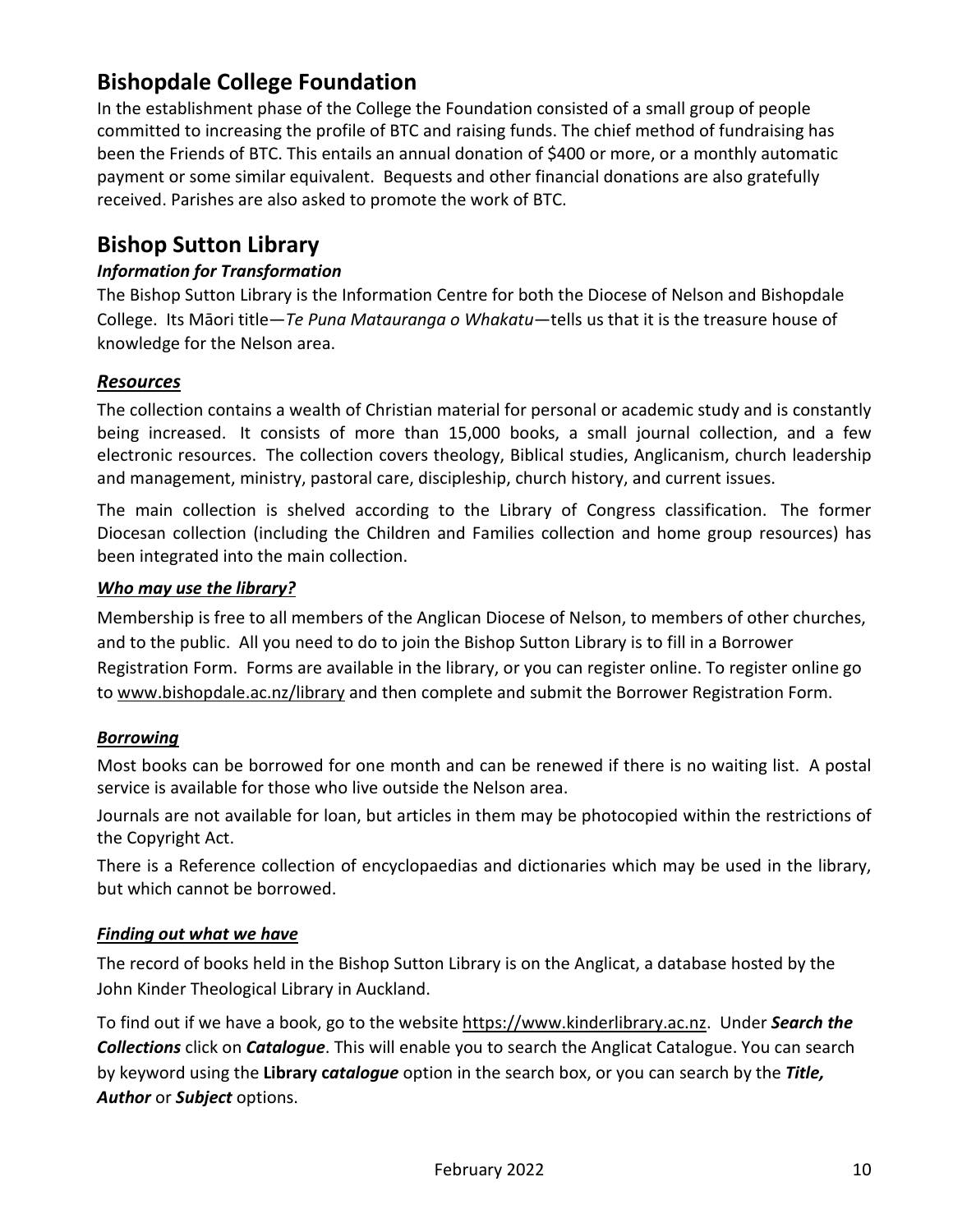Click on the Bishopdale Theological College holdings, which are listed on the left, and this will bring up the books in our collection. You can then email, phone, or visit the library to borrow what you need. Through the website, electronic access is available to many eBooks, journals, indexes, and other resources. The Bishop Sutton Librarian can assist you with accessing electronic resources.

You are welcome to use the resources of the John Kinder Library in Auckland. If you are not a student and you wish to borrow material from this library, this can be arranged. All you need to do is pay the John Kinder Library for the postage of items sent to and from your location. This can be done by bank transfer. If you need more information on this loan process, contact the Bishop Sutton Librarian.

#### *Location*

30 Vanguard Street (P O Box 347) Nelson 7040

The Bishop Sutton Library Telephone (03) 548 8785 ext 4 Bishop Eaton House Email: [librarian@bishopdale.ac.nz](mailto:librarian@bishopdale.ac.nz)

# **Building Development**

If considering a building development in your parish, please contact the Diocesan Executive Secretary/Manager who can guide you on the necessary diocesan procedures.

# **Buildings – Fire Safety/ Health and Safety**

Government and local body (i.e. district or city council) regulations must be followed, especially in respect of parish halls made available for community use. Where necessary licences to operate buildings must be obtained and annually renewed.

In addition, all buildings used for the work of the church have to comply with NZ health and safety and Fire and Emergency requirements. The Nelson Diocese Health and Safety Management Plan, applies across the diocese. The Diocese has a dedicated Health and Safety Coordinator. Email: [HS@nelsonanglican.nz](mailto:HS@nelsonanglican.nz)

## **Buildings – Maintenance Grants**- see under *Policies and Procedures (3)*

Your parish may be eligible for grant assistance towards maintenance of church buildings, with priority given to maintenance of vicarages. To be considered for a grant your parish must submit a funded, 10-year maintenance plan. Application forms are available under the website resources <https://www.nelsonanglican.nz/diocese-resources/forms>

## **Burial Grounds**

For regulations governing burial grounds -see under *Policies and Procedures (3)*

## **Campsites in the Nelson Diocese**

Bethany Park, Kaiteriteri Bridge Valley, Bridge Valley, RD1, Wakefield Kiwi Ranch, Marlborough Sounds Pine Valley Camp, Pine Valley, Northbank, Marlborough Lake Rotoiti Lodge Teapot Valley, RD1, Brightwater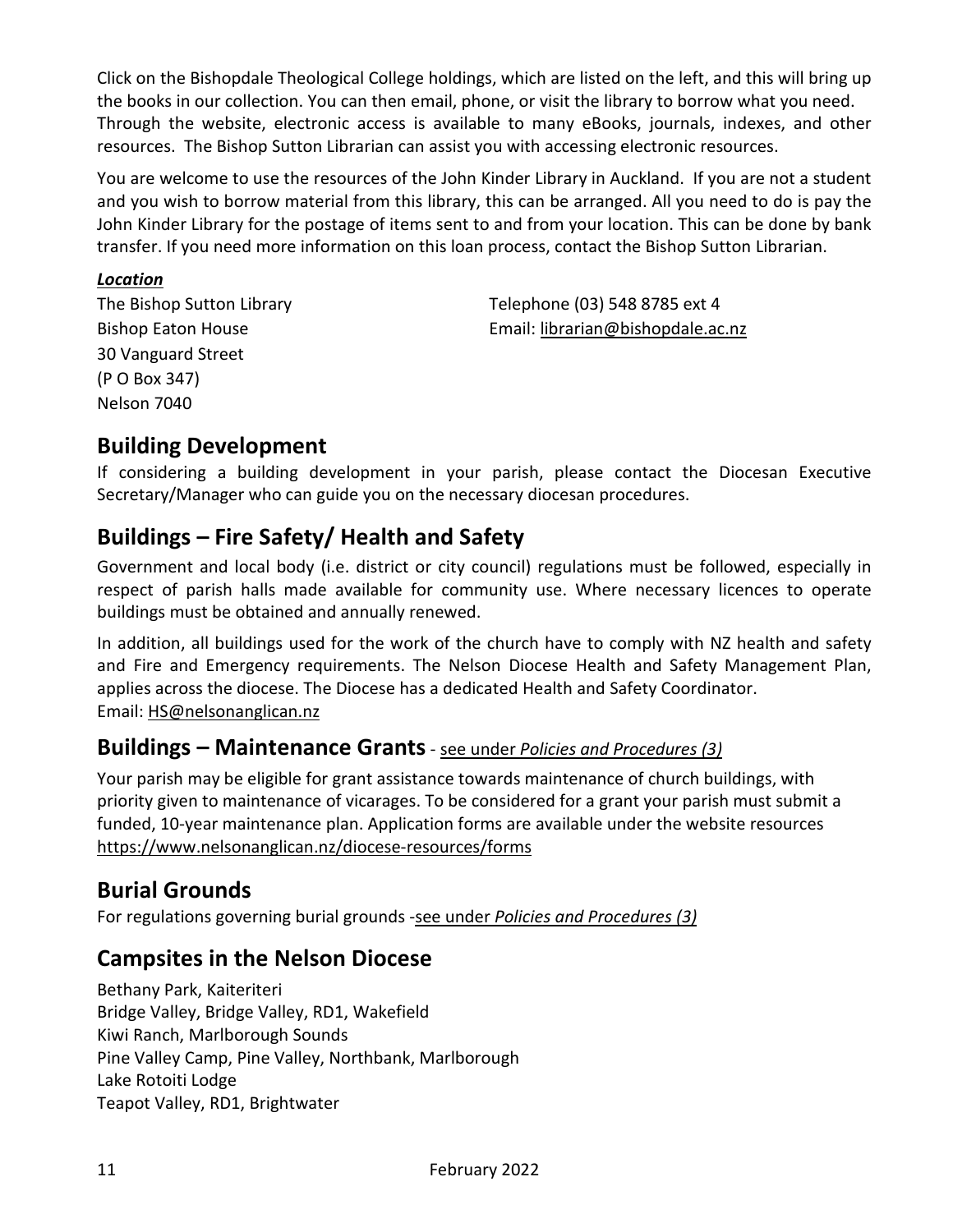# **Canon**

Clerical and Lay Bishop appointees to the Cathedral Chapter of our Christ Church Cathedral, Nelson

# **Canons**

The Code of Canons ('laws') of the Anglican Church in Aotearoa, New Zealand and Polynesia are maintained by the General Secretary and include The Constitution, Title A of Ministers, Title B of Organised Bodies in the Church, Title C of Legislation, Title D of Standards, Title E of Educational Institutions in Connection with the General Synod / Te Hinota Whanui, Title F of Trusts, Trustees and Board Members, Title G of Miscellaneous, Standing Resolutions, Standing Orders of the General Synod Te Hinota Whanui and Parliamentary Acts.

The Canons are available in printed form and on the diocesan website <https://www.nelsonanglican.nz/diocese-resources/canons-policies-handbooks>

# **Children and Families Ministry**

The diocese employs a Children and Families Enabler to support, encourage and resource the various ministries across the diocese that involve children and families, enabling them to engage with our mission and vision. The Enabler works closely with volunteers (and some paid staff) that serve in these ministries and is involved in the planning and hosting of diocesan events involving children and families. Email: kids@nelsonanglican.nz

# **Church Growth and Development**

The Bishop's Chaplain is available to talk in person with individual clergy and/or parish groups about finding the most appropriate coach / mentor to provide support through change.

# **Clerical Directory**

The Clerical Directory of the Anglican Church in Aotearoa, New Zealand and Polynesia is printed every two years. It is the responsibility of individual clergy to provide the General Synod Office with details of all changes of contact details and positions held.

The Clerical Directory form for new entries, additions or alterations can be found on the National website. <https://www.anglican.org.nz/content/search?SearchText=clerical+directory>

# **Committees**

For membership of Diocesan Committees, please refer to the annual Yearbook or contact the Anglican Centre. The following committees have the most direct influence on the day-to-day life of clergy, parishes, and the diocese.

### *Standing Committee*

Acts as Synod out of session and ensures that national and diocesan policy is followed. It also acts as the Trusts Board (appointing members of the Nelson Diocesan Trust Board).

### *Diocesan Finance Team (DFT)*

The DFT oversees the finances of the diocese (excluding Trust Boards) and exercises oversight over administration of the Anglican Centre.

*From September 2022* the DFT will be replaced by the Risk and Assurance Committee which, in addition to financial oversight, will have a wider internal review function, reporting to Standing Committee. Administration will be overseen by the Diocesan Manager.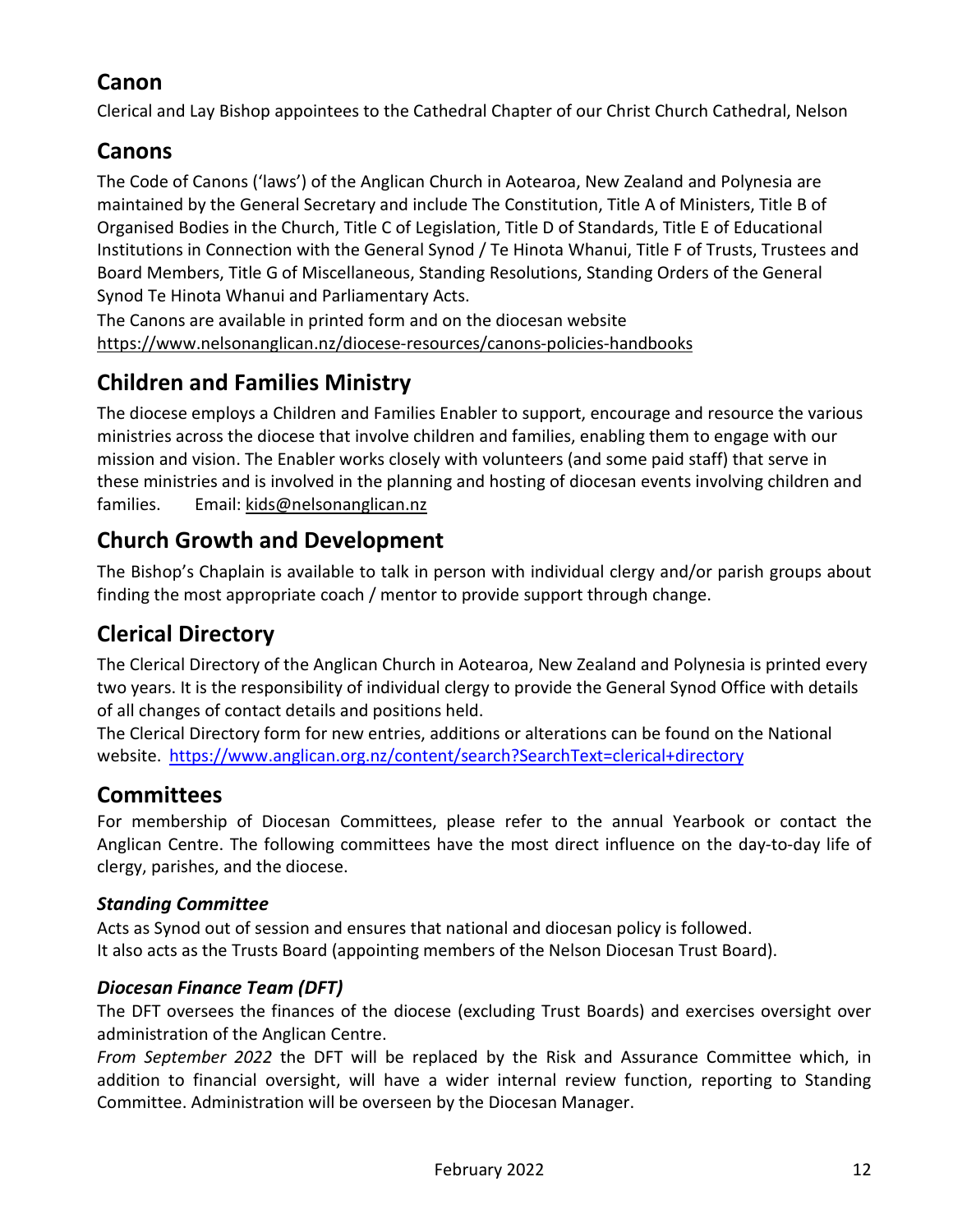#### *Nelson Diocesan Trust Board (Inc)*

Administers the trusts of the Diocese and is the legal owner of all diocesan and parish property.

#### *Anglican Care Committee (ACC)*

Administers the diocesan trust funds for social services.

#### *Diocesan Overseas Mission Council (DOMC)*

Promotes overseas mission in the Diocese, co-ordinates parish giving to overseas mission and interacts with our Companion Dioceses.

#### *Nelson Diocesan Educational Trust (NDET)*

Administers the Educational Trust for clergy and their children (see Funding - Educational).

### **Communication**

*The Diocesan office is about to carry out a review of our communications. As such, the following might change over the course of 2022.*

#### *Korero*

This is a weekly email newsletter for all members of the Diocesan family. It is a vehicle to connect people scattered across the Diocese to the bigger picture. Diocesan ministry enablers provide regular contributions, highlighting what is happening around the Diocese as well as drawing attention to our overarching strategy and values. At present it also includes event and vacancy notices. It is presently also available online at https://nelsonanglicans.com/updates

#### *Diocesan Calendar*

This is available on our website and will be updated regularly. Its purpose is to provide a central hub for events across the Diocese that are relevant across the Diocese. It can also help ensure that diocesan events do not clash with special parish events. If you have a special event planned, you are welcome to advise the receptionist at the Anglican Centre, as occasionally events like this will be included on the wider diocesan website.

#### *Diocesan Prayer Cycle*

Roughly once a year or two, an updated 'prayer calendar' is produced for the purpose of encouraging prayer for all the parishes and ministries of the Diocese.

#### *Email, Social Media, and Internet*

You can refer to the Internet and Social Media Policy under *Policies and Procedures*. We encourage all staff and volunteers within the Diocese to sign up (and read) our weekly Korero, which can be done on the Diocesan website. This website also includes some basic information about each parish, which you are encouraged to check. Likewise, if you have a parish/ministry website, please send it to the receptionist; and if you are considering creating a website, please first reach out to the diocese communications team as they may be able to assist you with the process. If you have changed your email address, please contact the diocesan receptionist.

#### *Diocesan Magazine - 'The Witness'*

'The Witness' is published twice a year and sent to all parishes for distribution The magazine sets out to reflect the uniqueness of the Diocese, with emphasis is on articles that resource, encourage, challenge, inspire, and educate our readers, while keeping everyone up to date with events happening in the wider Diocese, at parish level and at Bishopdale College.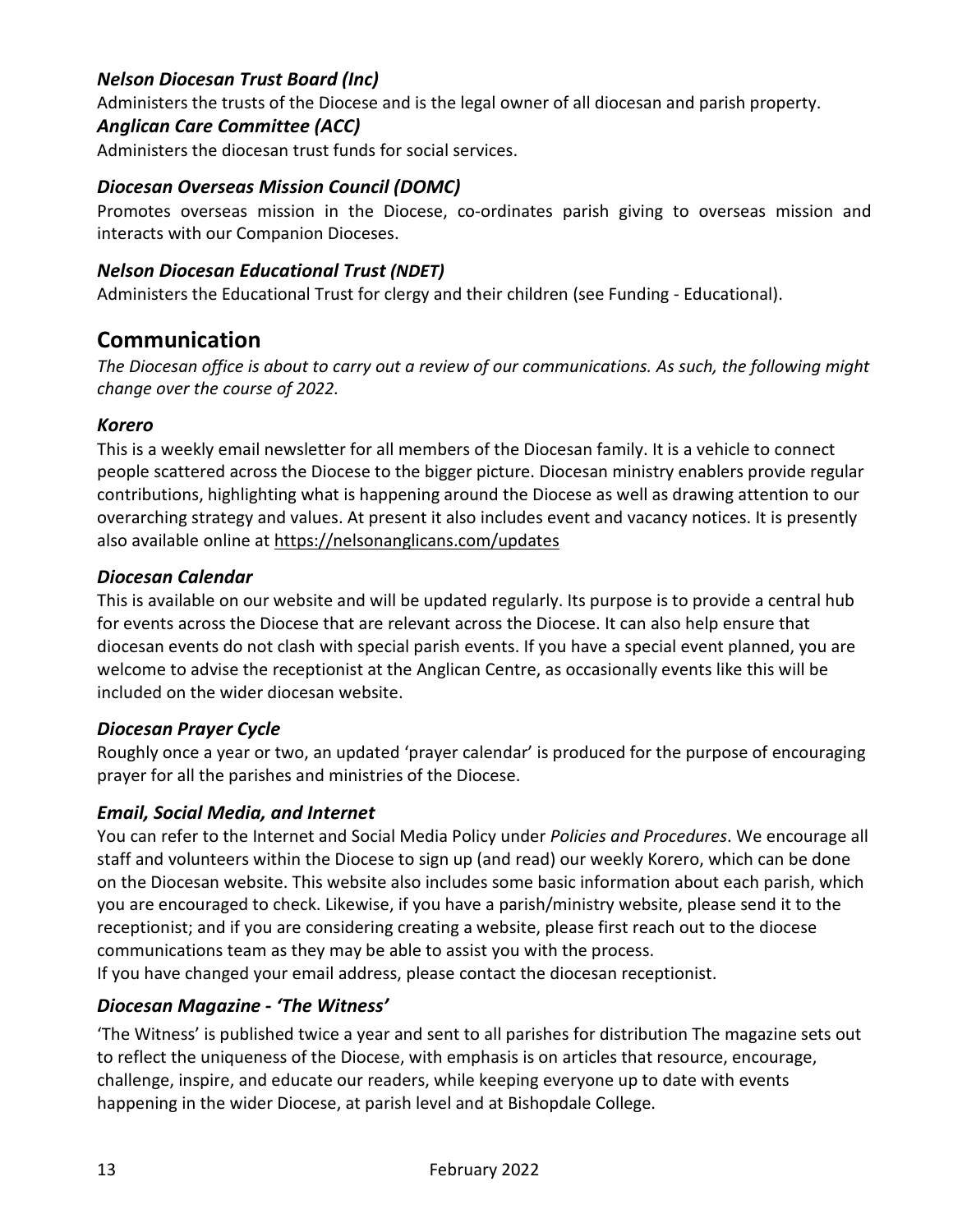# **Communion**

All are welcome at the Lord's Table who have been baptised and, if coming from another Christian church, are in the practice of receiving communion in that church.

Children who have been baptised are welcome to receive communion and parishes are encouraged to educate children about communion when they have reached an appropriate age of understanding (say, between 7 and 10). Contact the Ministry Training Coordinator for further information.

Communion wine of a good alcoholic strength is recommended for use in a common cup. Grape juice may be offered at communion, but should be offered either in individual glasses or in a cup in which people only intinct (i.e. dip) their wafer or bread. In the light of concerns about the spread of diseases such as hepatitis and meningitis some parishes have moved to withdraw the use of any common cup and have introduced the use of individual cups. [During the outbreak of Covid-19 use of the common cup and the practice of intinction are not allowed]

Wafers available from the Parish of Fendalton, Christchurch, 03 351 7064 [stbarnabas@xtra.co.nz](mailto:stbarnabas@xtra.co.nz)  Gluten free wafers from Totally Gluten Free Bakery ChCh. 03 341 1172 [www.glutenfreebakery.co.nz](http://www.glutenfreebakery.co.nz/)

## **Companion Dioceses**

- **The Pacific Region**
- Singapore with Cambodia, Laos, Vietnam
- Malaita (Solomon Islands)

# **Computers, Hard & Software, Email, Internet – purchase/installation**

The Anglican Centre can either give you advice or put you in touch with its computer consultant. From time-to-time information about the advantageous purchase of hardware and/or software may be available.

Parishes are asked to adopt the following general policy, bearing in mind the financial implications for them:

- As a general rule clergy are provided with one computer device for their work use
- any purchase of an additional computer device for clergy use is at the discretion and agreement of vestry
- vestries can place an upper limit on the amount available for purchase of a computer device, being the reasonable cost of a device with the required functionality for that parish
- any computer device purchased by the parish remains the property of the parish, while being made available to clergy for the term of their appointment, and is to be returned to the parish at the end of the appointment

## **Conferences**

### *Leadership Hui*

There is a monthly Leadership Hui for clergy and lay leaders, with a guest speaker, discussion groups and information sharing. Usually this is done via Zoom.

### *Leadership Conference*

A Diocesan Leadership Conference for licensed clergy and lay leaders, spouses and families is held annually.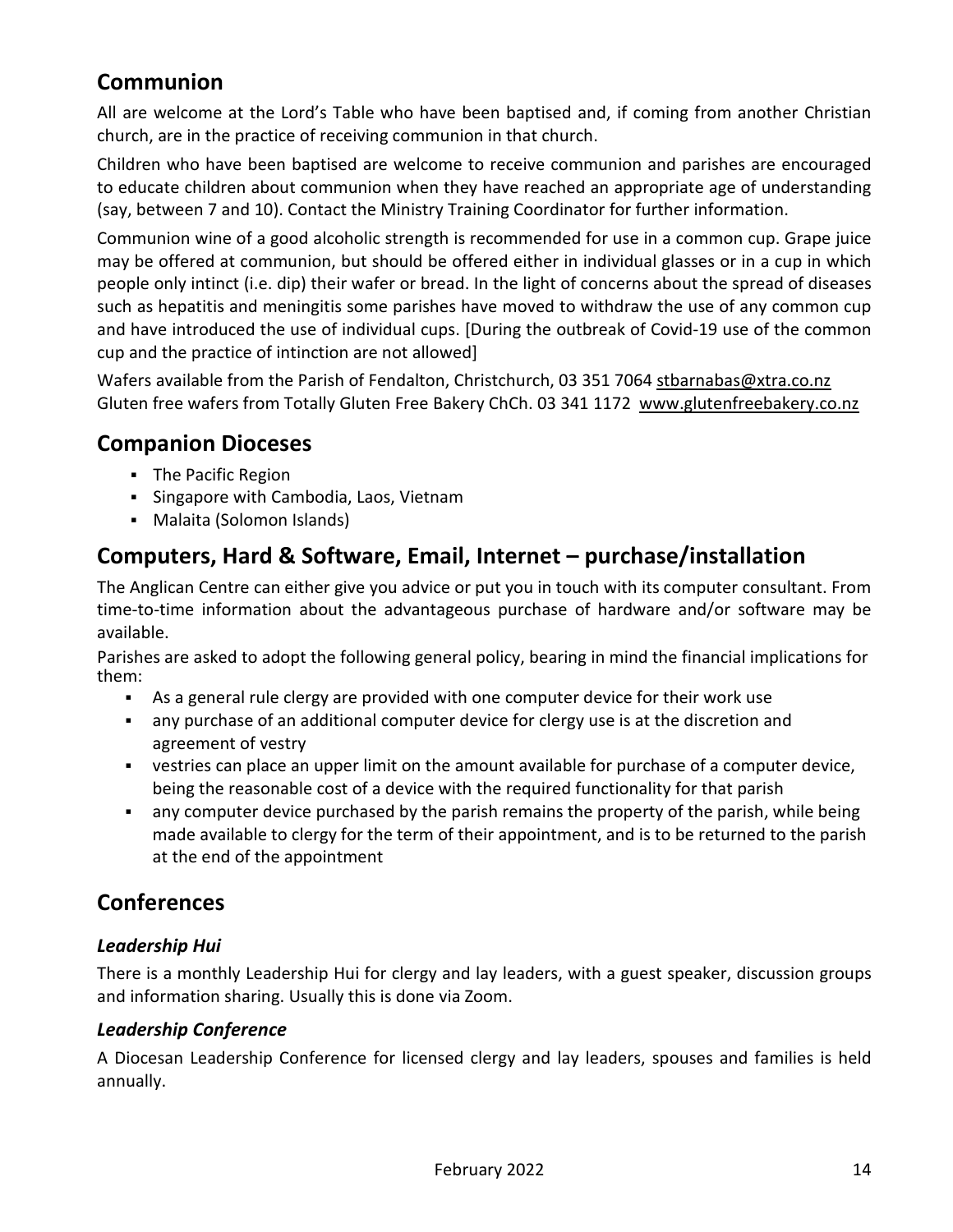### *EQUIP Deanery Conferences*

The Bishop and Diocese Ministry Enablers visit each Deanery once per year as a team for an Equip Weekend to run seminars on topics of significance to the region.

#### *Conference Crèches*

We aim to provide crèche facilities and children's activities at all Diocesan training events and conferences to facilitate the attendance of partners, should they choose. Crèche workers are paid by the Diocese.

## **Copyright**

Music and words for songs which are reproduced via electronic media are covered by a Diocesanwide copyright licence. Each parish should:

- pay an annual fee for this licence
- fill in the appropriate record books supplied by the licensing authority (CCLI)
- print the licence number for your parish on each piece of copied material.

If for any reason your parish does not have a set of record books, please talk to the Diocesan Executive Secretary/Manager in the first instance.

# **Crèches**

Provision of crèches in parishes is encouraged. Staffing of crèches must comply with all Health and Safety, Police Vetting and SafeHere requirements set out under *Policies and Procedures*.

## **Curacies**

The availability of curates, and the timing and length of curacies, is at the discretion of the Bishop, with whom contact should be made by any parish seeking the services of a curate.

## **Days Off**

Clergy are expected to always take one Day Off per week unless urgent pastoral matters arise (such as a funeral). Where it cannot be taken, a day in lieu should be taken as soon as practically possible. Clergy may also take a second day each week for prayer or study in a given week. The Day Off should be on a regular given day of the week, excluding Sunday. Assistant clergy should consult with the Vicar/Priest-in-Charge about which day is to be taken off. On termination of appointment, Days Off not taken are forfeited and are not paid out. For avoidance of doubt there are 48 days off a year, because for 4 weeks a year, when clergy are on annual leave, there is no entitlement to a "day off".

## **Deaneries / Regional Deans**

The Nelson Diocese is divided into four regional Deaneries: Nelson, Marlborough, Waimea (including Golden Bay and the Tasman area) and Mawhera (including Buller, Reefton, and Greymouth/Kumara). Each deanery has a regional Dean as listed in the Yearbook under Clerical and Lay Officers.

## **Declarations**

All who hold an office in the Anglican Church (both clergy and lay) must sign a declaration acknowledging the authority of the national canons, available from the Diocesan Executive Secretary/Manager or, for clergy, on licensing in the diocese.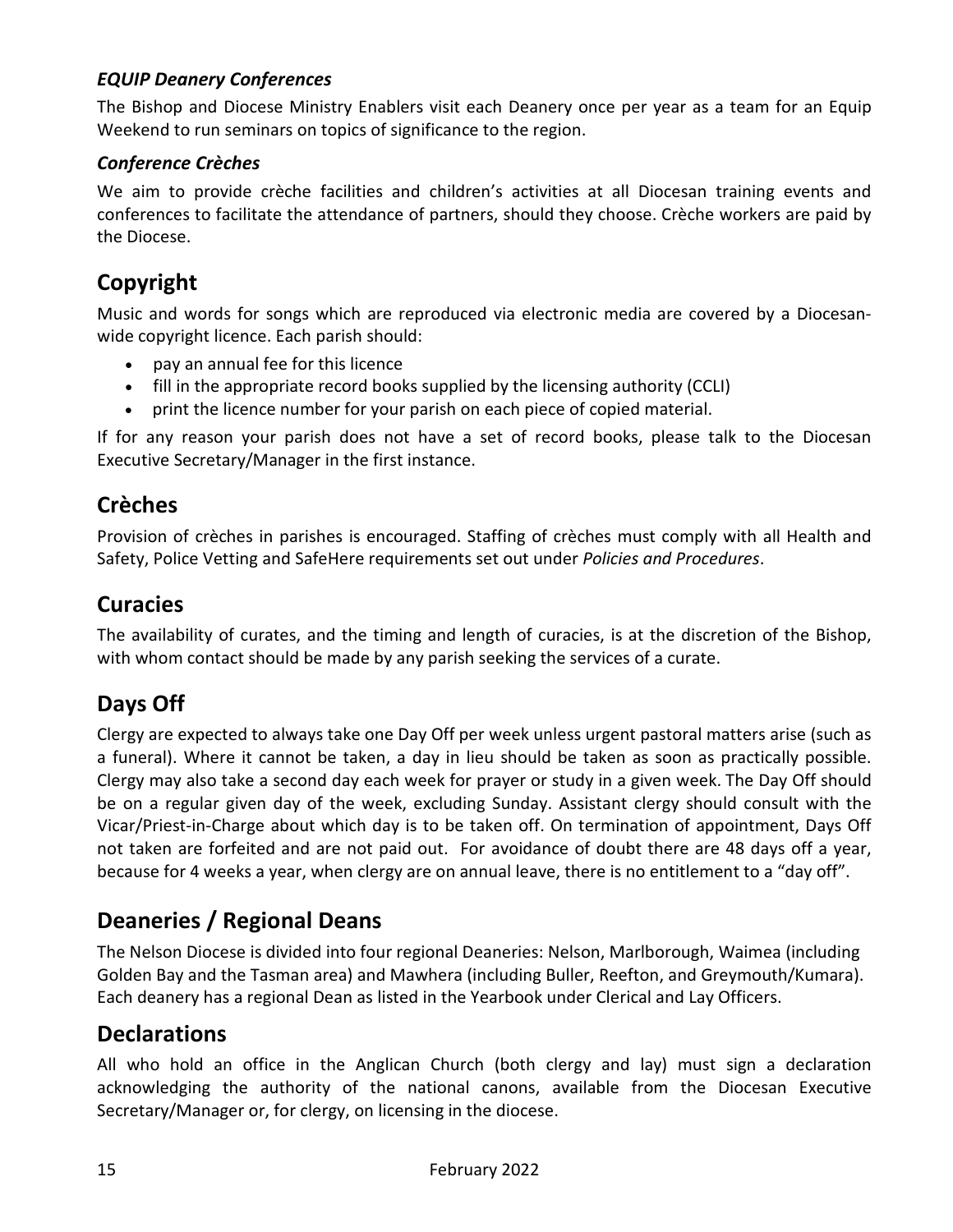# **Diocesan Statutes and Standing Orders**

These include the rules governing the running of the Diocese and are included later in this Handbook. They are also available on the Diocesan websit[e https://www.nelsonanglican.nz/diocese-resources](https://www.nelsonanglican.nz/diocese-resources)

# **Diocesan Overseas Mission Council (DOMC)**

This committee is responsible for promoting world mission in the Diocese. Financial giving to the work of the overseas church is of great importance, and the Diocese expects and encourages every parish to actively support world mission through Anglican Missions.

Each year the DOMC:

- promotes general mission awareness
- arranges parish visits for mission partners visiting the Diocese
- helps parishes to meet their missions target for the year
- promotes and nurtures our Companion Diocese relationships.

Every year Synod agrees to meet a diocesan target, proposed by the DOMC, to Anglican Missions for its work overseas. Each parish is then invited to set a parish target contribution towards the Diocesan target for AM. While some parishes support people and projects outside AM, it is important for all parishes to continue to generously support AM. Regular payments throughout the year assist AM and the agencies it supports to meet their commitments to those relying on them. Support goes to NZCMS (incorporating SAMS) and other agencies and partner churches overseas. Full details are available from the AM website. [www.angmissions.org.nz](http://www.angmissions.org.nz/) Missions giving by parishes should be received by the Anglican Centre by the 25<sup>th</sup> of each month.

Parishes are encouraged to make full use of AM resources to help understand and commit to overseas missions - through prayer, Bible study and discussion, personal acquaintance with mission partners and building links with partner churches overseas.

Members of the DOMC are listed in the Yearbook and are willing to visit parishes or discuss these matters further.

### **Employment** – see under *Policies and Procedures (4)*

Increasingly parishes are employing staff to help with the mission and work of the Church. Parishes, as employers, must meet two sets of requirements – the legal requirements of NZ employment law and the scriptural requirements and expectations to be exemplary in our work relationships. To assist meet these requirements, the Diocese of Nelson has adopted the Anglican Church Employment Guidelines, 'People Matter', set out later in this Handbook.

Employment related queries should be addressed to the Diocesan Executive Secretary/Manager, who is responsible for drawing up all employment contracts, to ensure compliance with the law, in consultation with parishes.

## **Faculty**

A faculty is required before alterations can take place to or within a church building. Refer to the Diocesan Properties and Faculties Statute later in this Handbook. A Petition for a Faculty form, <https://www.nelsonanglican.nz/diocese-resources/forms> must be completed and sent to the Diocesan Executive Secretary/Manager.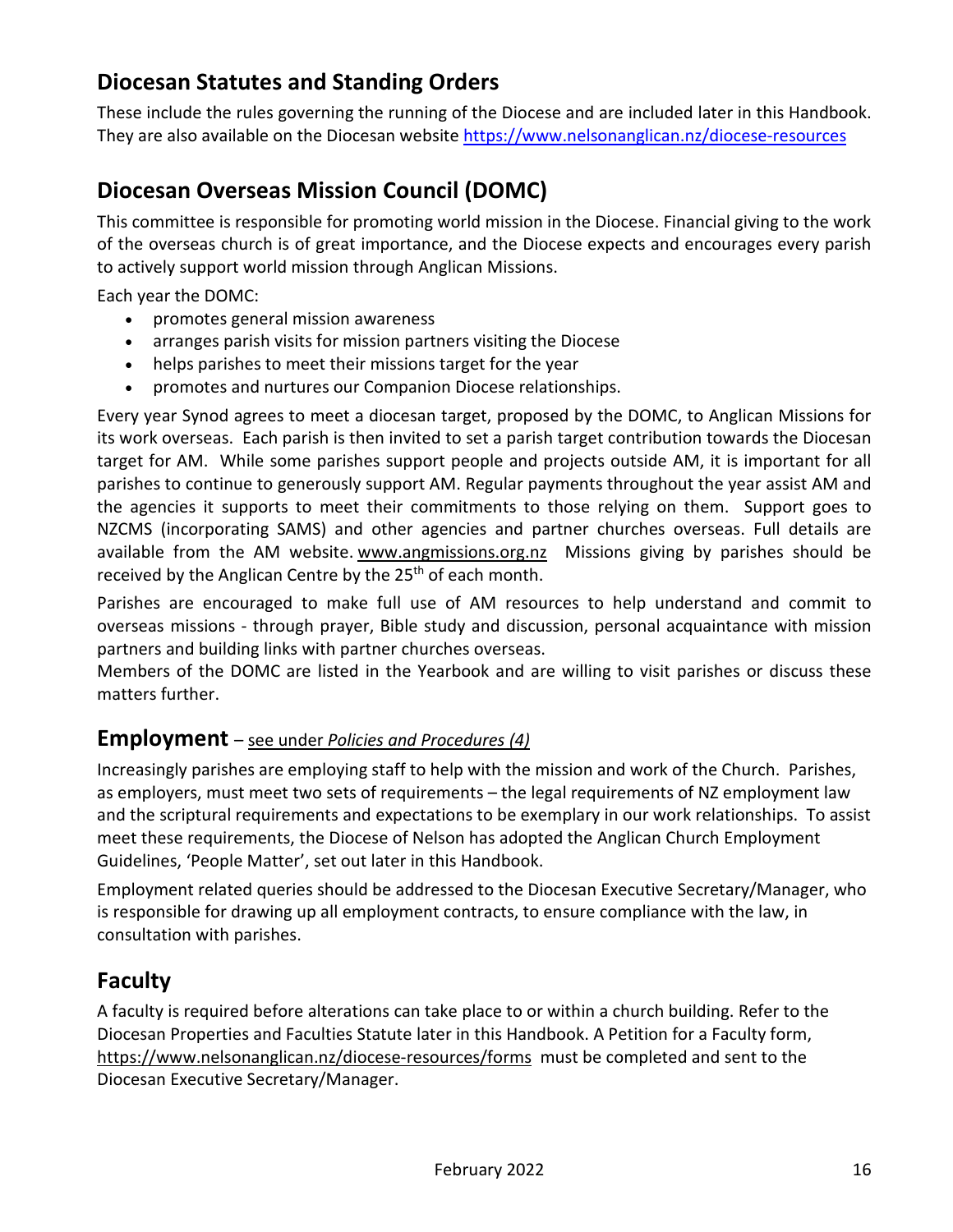# **Fees (for weddings, funerals)**

Some care should be taken in accepting fees for weddings, funerals or other special services and new staff should check the protocol that has been in place prior to their arrival for the charging and receiving of fees.

#### *Tax Implications*

If a fee is passed directly to the Parish Treasurer for banking in the parish accounts, no tax concerns arise. However, if a fee is deposited into the minister's own bank account, this should be declared on the annual tax return and tax paid accordingly. Fees banked into another account (e.g. 'Surplice Fees' account or 'Vicar's Discretionary Fund') may still be liable for tax, and advice should be sought from the Finance Manager.

#### *Level of fees*

- A funeral gratuity is normally a set fee charged by the funeral director.
- Wedding fees are normally set by the parish, taking into account expected deductions, e.g. to the organist, flower guild, etc.
- A minister travelling outside the local area to take a special service, should claim travel costs from the main recipients of the ministry rather than against the parish travel allowance.

## **Funding – Social Service**

Funding application forms for individuals (hardship) and projects from Trusts administered by the Anglican Care Committee and St Andrew's Family Trust are available from the Diocesan website <https://www.nelsonanglican.nz/grants-funding>

# **Funding -Educational (Scholarships)**

### *Diocesan Educational Trust*

This is an educational trust to assist with tertiary education for children of clergy, and the continuing study needs of clergy themselves. It is administered by three independent trustees who meet in December to decide grants for the following year. Application forms are sent annually to clergy. If applying for sabbatical leave funding, please do so 12 months in advance to enable forward planning.

### *St. John's College Trust Scholarships*

The St John's College Trust Board provides scholarships to ordained clergy, candidates for ordination and lay members of the Anglican Church in Aotearoa. Application deadlines for submission being the 30th of September (for following year) and the 31st of March each year (for semester 2). Applications are made online through STCTB<https://www.sjctb.co.nz/scholarship-funding> Please contact the Ministry Training Coordinator or Bishop's Chaplain to discuss your proposed course of study before applying. All applications will need the approval of the Bishop. *See also Bishopdale College – Funding and Scholarships*

### *Diocesan Sabbatical Fund*

Some funding may be available to clergy intending to take sabbatical leave from the Diocesan Sabbatical Fund. This is dependent on the availability of funds, and priority will be given to funding replacement cover in the parish for the duration of the sabbatical. Applications for sabbatical funding will only be considered where the applicant has already sought funding **(the year prior to study)** from the St. John's College Trust and the Diocesan Educational Trust.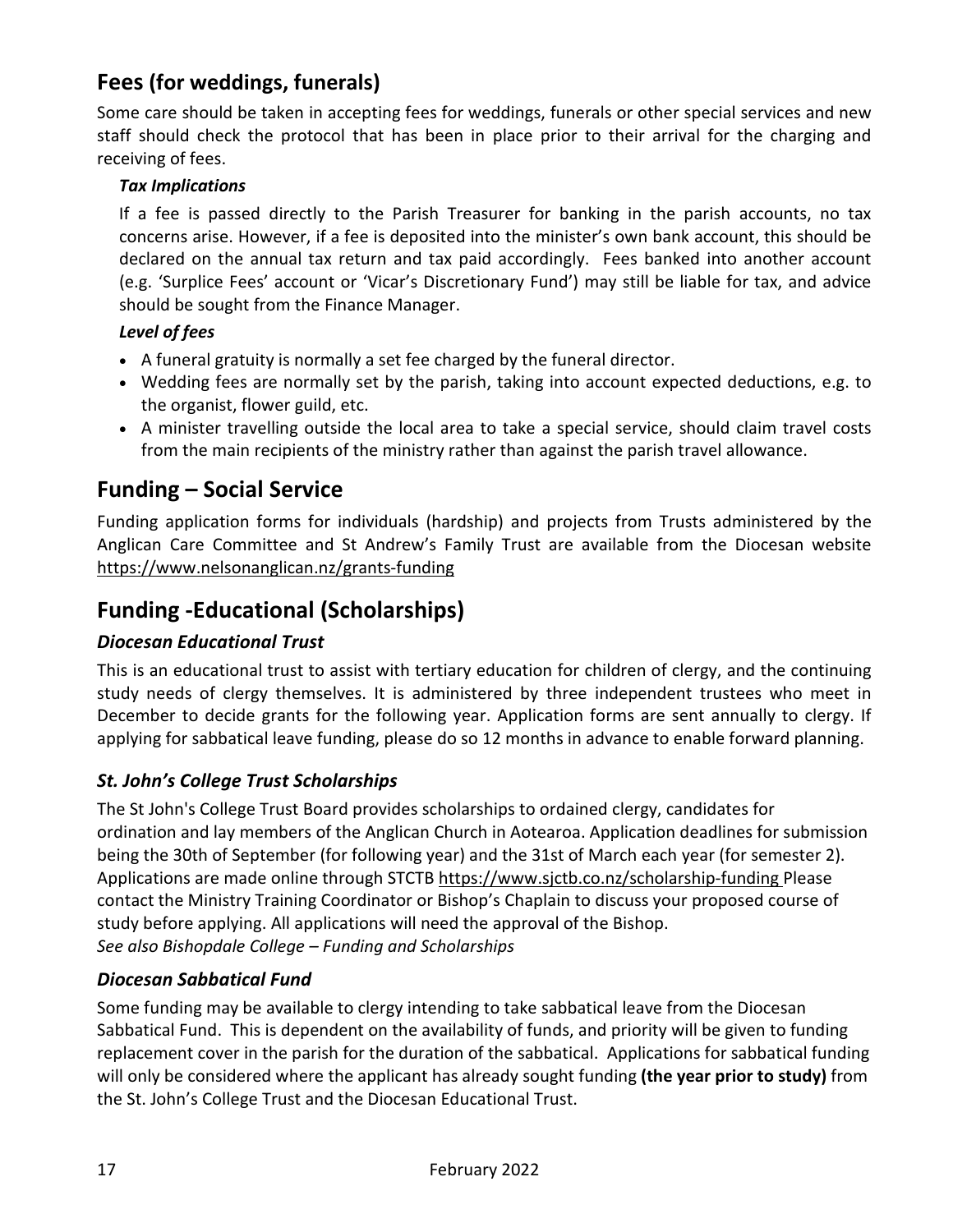### *Lohse Scholarship*

Tertiary scholarships for the daughters of fulltime paid clergy in the Anglican Church in Aotearoa, New Zealand. The scholarship is administered by the Anglican Diocese of Christchurch. Applications forms are available from the Anglican Centre.

#### *James and Edna Clark Scholarship*

The scholarship is administered by the Anglican Diocese of Waikato. Application forms are available from the Anglican Centre.

- 1. The purpose of the scholarship is to provide assistance towards the cost of tertiary study to the children of any person who has been, or is, a clergyperson of the Anglican Church in Aotearoa, New Zealand.
- 2. The scholarship will be awarded to those who have shown pronounced talent in the study of science or biology at secondary school and wish to continue their studies in the fields of science or medicine at a university.

#### *Basden Fund*

For supporting children of clergy through tertiary education. Refer to Pension Board material which is issued from time to time.

#### *Lay & Clergy Training* – See Appendix A To This A-Z Guide for funding options

## **Funerals/Weddings**

If a family member, a funeral director, or wedding celebrant asks a minister to conduct a funeral or wedding in a previous parish or any parish other than their own, the minister should consult with the present Vicar first before making any arrangements.

When a Vicar leaves a parish, they hand over pastoral responsibility for all funerals and weddings of church and community members in that parish to the new Vicar. However, the expectation is that any decisions regarding funerals or weddings be made in a spirit of hospitality.

## **General Synod/Te Hinota Whanui**

General Synod is the representative governing body of the Anglican Province of Aotearoa, New Zealand, and Polynesia. Our Diocese is one of the smaller New Zealand dioceses and is represented at General Synod by the Bishop, two clergy and three lay persons. General Synod is usually held every two years, preceded by the Tikanga Pakeha Conference of the New Zealand Dioceses.

## **Grant Applications for Parishes**

Information on grants for parishes can be obtained from the Diocesan Executive Secretary/Manager who can advise on the appropriate grant to apply for. Sometimes specific needs can be met from relevant trust funds and the Diocesan Executive Secretary/Manager can also advise on these.

### **Health and Safety** - see under *Policies and Procedures (2)*

The Health and Safety at Work Act 2015 applies to all church property and work/ministry carried out by the church. An outline of the requirements of the Act, together with the Diocese of Nelson Health and Safety Management Plan and related policies, are set out later in this Handbook under *Policies and Procedure.* All clergy and vestry members must familiarise themselves with the Health and Safety Management Plan and related policies.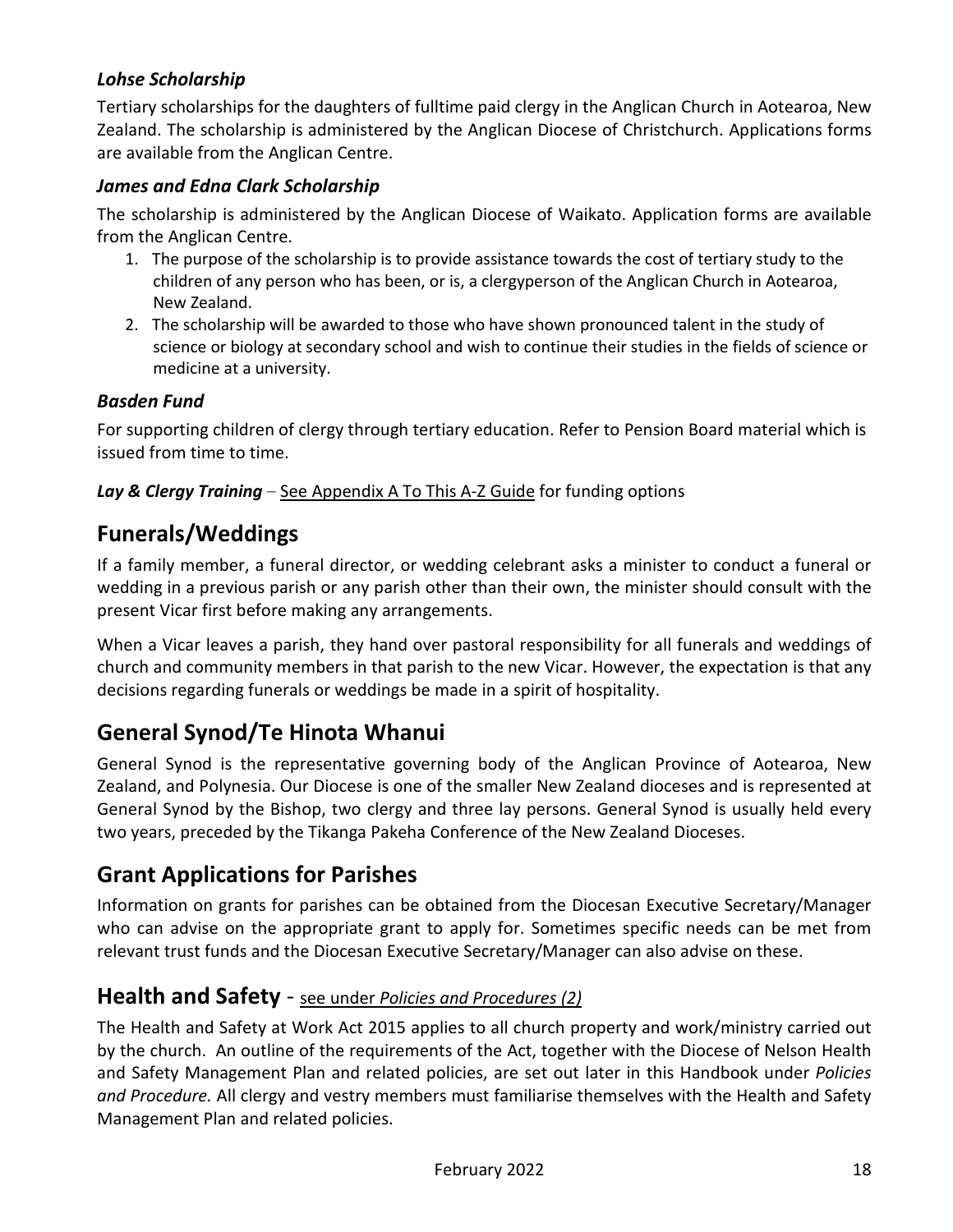The Diocese has a dedicated Health and Safety Coordinator who can assist your parish with their health and safety compliance. Email: [HS@nelsonanglican.nz](mailto:HS@nelsonanglican.nz)

# **Health Fund**

Anglican Financial Care (previously the NZ Anglican Church Pension Board) has funds available to assist recipients of the clergy pension fund and non-stipendiary priests who are eligible to receive NZ Superannuation, have retired (from secular employment) and hold a Bishop's Licence or held a Bishop's Licence when they retired. The dependent spouse of a pensioner and widow(er)s are also covered. The Health Fund may be available to assist with surgical and hospital costs, as well as outof-hospital costs such as specialists' visits, X-rays, hearing aids and lenses. Applications are made directly to Anglican Financial Care. For more information see. www.angfincare.nz

### **Housing -** see under *Policies and Procedures (3)*

Provision of housing, whether through a parish-owned house, parish-rented house, or housing allowance, should be worked out with the appropriate body before accepting appointment to a position. Clergy housing taxation information is available on the Diocesan website. <https://www.nelsonanglican.nz/diocese-resources/forms>

# **Insurance (Clergy)**

### *Payroll Life*

The Diocese has arranged subsidised optional life insurance cover on the lives of clergy through Anglican Financial Care. Cover amounts to three times the last advised stipend. Should clergy wish to join the scheme, they must make a contribution towards the cost of the premium, as determined by Anglican Financial Care, and give the Diocese authority to deduct their contribution from stipend.

### *Stipend Continuance*

The Diocese has also arranged insurance in the event of a partial or total disablement of clergy, with cover of up to 50% stipend beginning three months after the event and ending on recovery or at the age of 65. Clergy wishing to join the scheme must make a fortnightly contribution towards the cost of the premium, at a rate set by Anglican Financial Care and give the Diocese authority to deduct their contribution from stipend.

# **Insurance (Buildings)**

Church buildings, including houses owned by the parish or Diocese, have building insurance. This insurance is arranged through the Anglican Centre and premiums are paid as part of the annual parish quota.

## **Insurance (Contents of Vicarages, Cars)**

Occupants of vicarages and other church-supplied housing must arrange their own household contents insurance. All cars used for ministry purposes must be insured. This can be arranged through the Diocesan insurers.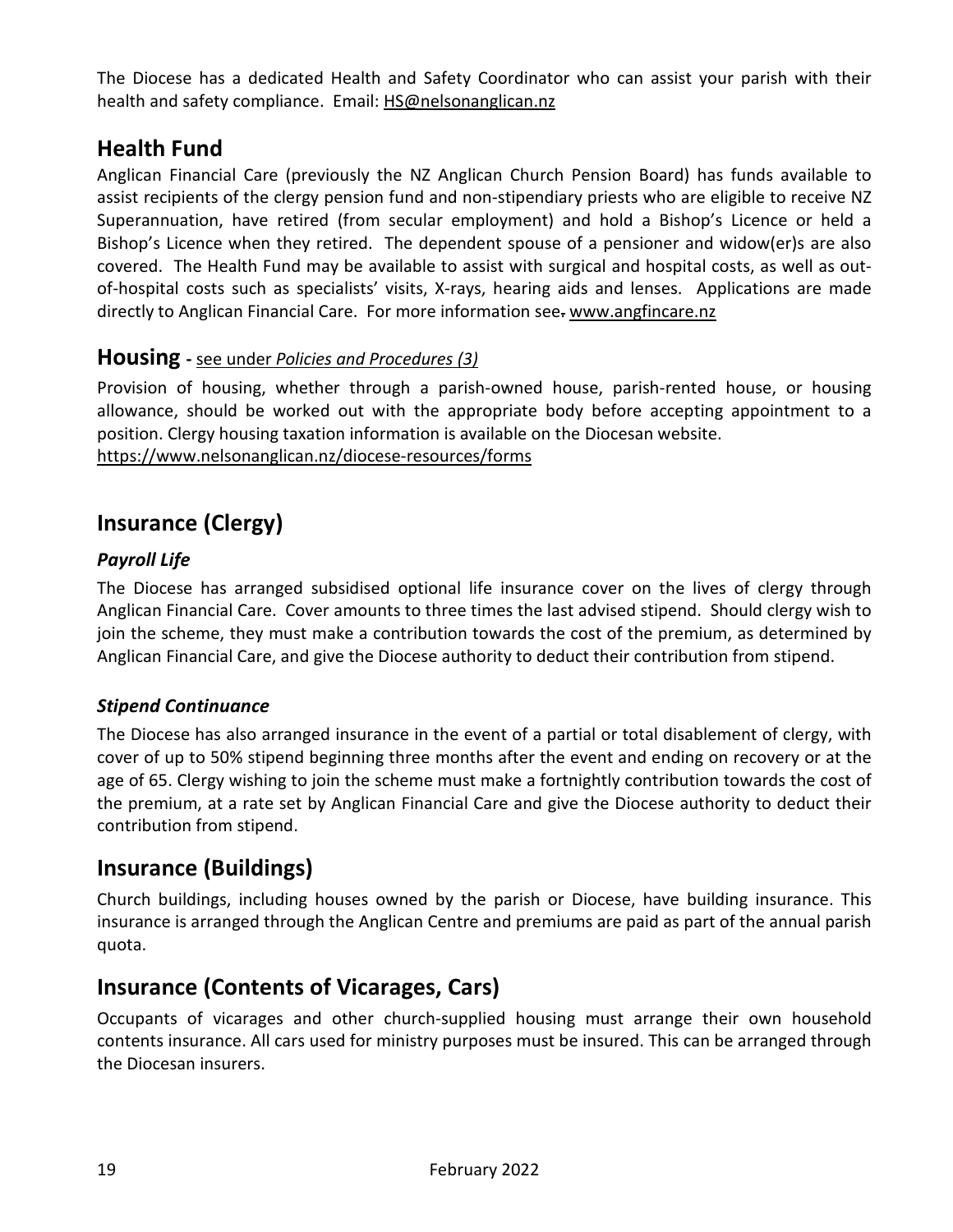# **Insurance (Claims for parish related damage, etc)**

Parishes deal directly with the Diocesan insurers when it is necessary to make a claim for burglary, theft, damage, etc. Contact details are available from the Anglican Centre. Provision of a parish direct credit bank number will speed up payment on claims.

Items stolen or damaged from an unlocked or unsecured building/room is classified by the insurers as 'theft' rather than 'burglary' and the excess for theft is twice as much as for burglary. In the event of burglary or theft, inform the Police even if you're not certain of making a claim – doing so later can be difficult.

# **Insurance (Parish Plant)**

All equipment owned and used by the parish for parish activities - eg sound systems, musical instruments, multi-media projectors, computers, camping gear, etc - is covered by diocesan insurance in the same way as buildings. Parishes are expected to keep an up-to-date inventory of equipment and to advise the Anglican Centre when new equipment is purchased valued at more than \$5,000. It may be helpful to video parish plant as a record of what the parish owns and store the video 'off site' within the parish.

## **Internet and Social Media** – see under *Policies and Procedures (6)*

Endless possibilities have opened up for evangelism and relationship building through communication technology. While recognising the potential of such communication for the church and its mission, all social media and electronic communications in the Diocese must be respectful, truthful, and just. We are committed to ensuring that our use of social media and other electronic communications reflect our Christian values and protect the rights and safety of all involved. For further information about our expectations around use of such media and communications, see the Internet and Social Media Policy in *Policies and Procedures*.

## **Interregnum and Other Ministry Assistance Fees**

These payments come with the recommendation of Standing Committee but, if this is restrictive of maintaining ministry, Standing Committee encourages the parties involved to negotiate a solution that is acceptable for both. See also *Policies and Procedures (5):* 'Allowances and Reimbursements'

## **Lay Ministers**

Contact the Ministry Training Coordinator for details of the lay ministry training programmes and funding for lay training. National conferences for lay ministry are held occasionally and the Diocese, through the Ministry Training budget, has sought to be represented at these conferences. (See also Licences – Lay Ministry and Ministry Training)

### **Leave**

Refer to individual Appointment Agreements or Employment Contracts for entitlement to leave. Details of leave taken must be reported to the Anglican Centre for recording as a requirement of NZ law.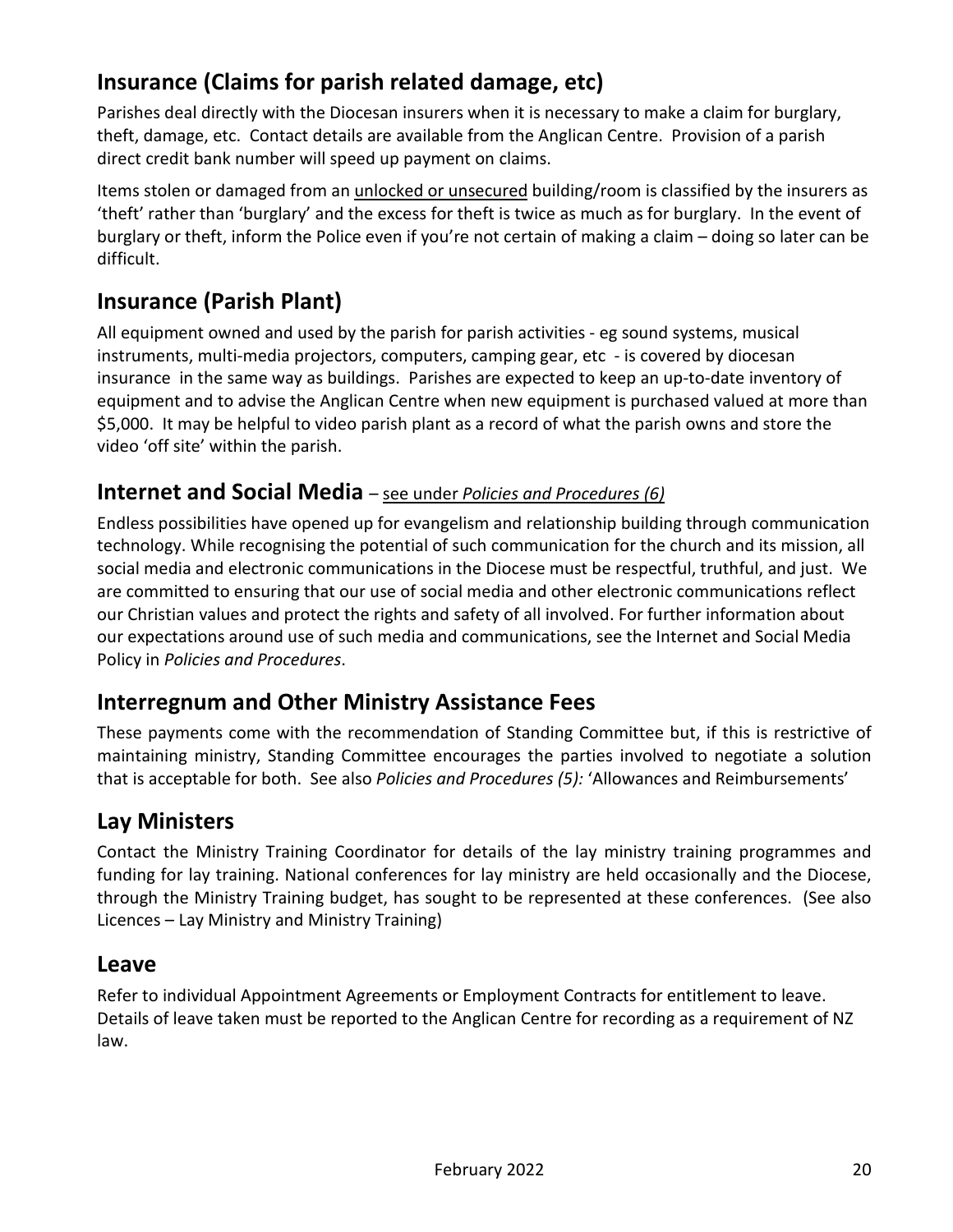### *Annual Leave*

- clergy 4 weeks paid annual holidays a year
- other staff 4 weeks paid annual holidays a year
- Annual leave may be carried forward into the next year only with the leave of the Wardens and subject to the Appointment or Employment Agreement. This recognises that health and well-being are enhanced by taking regular leave and days off.

### *Sabbatical Study Leave*

- See The Sabbatical Study Leave Statute under *Diocesan Statutes* for details of this scheme.
- Sabbatical study leave accrues at 12 days for every year of service. Leave is expected to be taken every  $7<sup>th</sup>$  year. Planning should begin 12 months ahead of expected leave.
- The maximum accumulated entitlement is 96 days.
- Transfer of sabbatical leave accrued in another diocese is possible, but should be negotiated with the Bishop before taking up appointment.
- For information about available grants see under Funding (Educational Scholarships).

### *Public Holidays*

• There are 12 public holidays each year:

| Christmas Day    | Boxing Day  | New Year's Day | Day after New Year                |
|------------------|-------------|----------------|-----------------------------------|
| Waitangi Day     | Good Friday | Easter Monday  | Anzac Day                         |
| Queen's Birthday | Matariki    | Labour Day     | <b>Provincial Anniversary Day</b> |

- If any of these days fall on a day on which church services are required, then a day in lieu must be taken at a later day.
- If you are on leave when a public holiday occurs that day is not counted as leave.

#### *Sick Leave*

• Clergy and staff are entitled to 10 days sick leave per year, if they, their spouse, or dependent child /parent are sick.

#### *Bereavement Leave*

- 3 days for the death of a close family member
- 1 day for any other bereavement

#### *Parental Leave*

- Allows parents up to 52 weeks' unpaid leave on the birth of a child or the adoption of a child under the age of six, provided at the expected date of delivery or adoption the employee has worked for 12 months for the same employer for at least 10 hours per week.
- Allows parents up to 26 weeks' unpaid leave on the birth or adoption of a child provided at the expected date of delivery or adoption the employee has worked for 6 months for the same employer for at least 10 hours per week.
- Parental leave can be taken by one parent or split between them both, as long as they're both eligible.
- The primary carer's leave can start six weeks before the expected date of delivery, or earlier on a doctor's or employer's say-so.
- In addition to any other parental leave they may share with their partner, fathers are entitled to one (or two) weeks' unpaid leave if they have worked for the employer for at least 6 (or 12) months for at least 10 hours per week.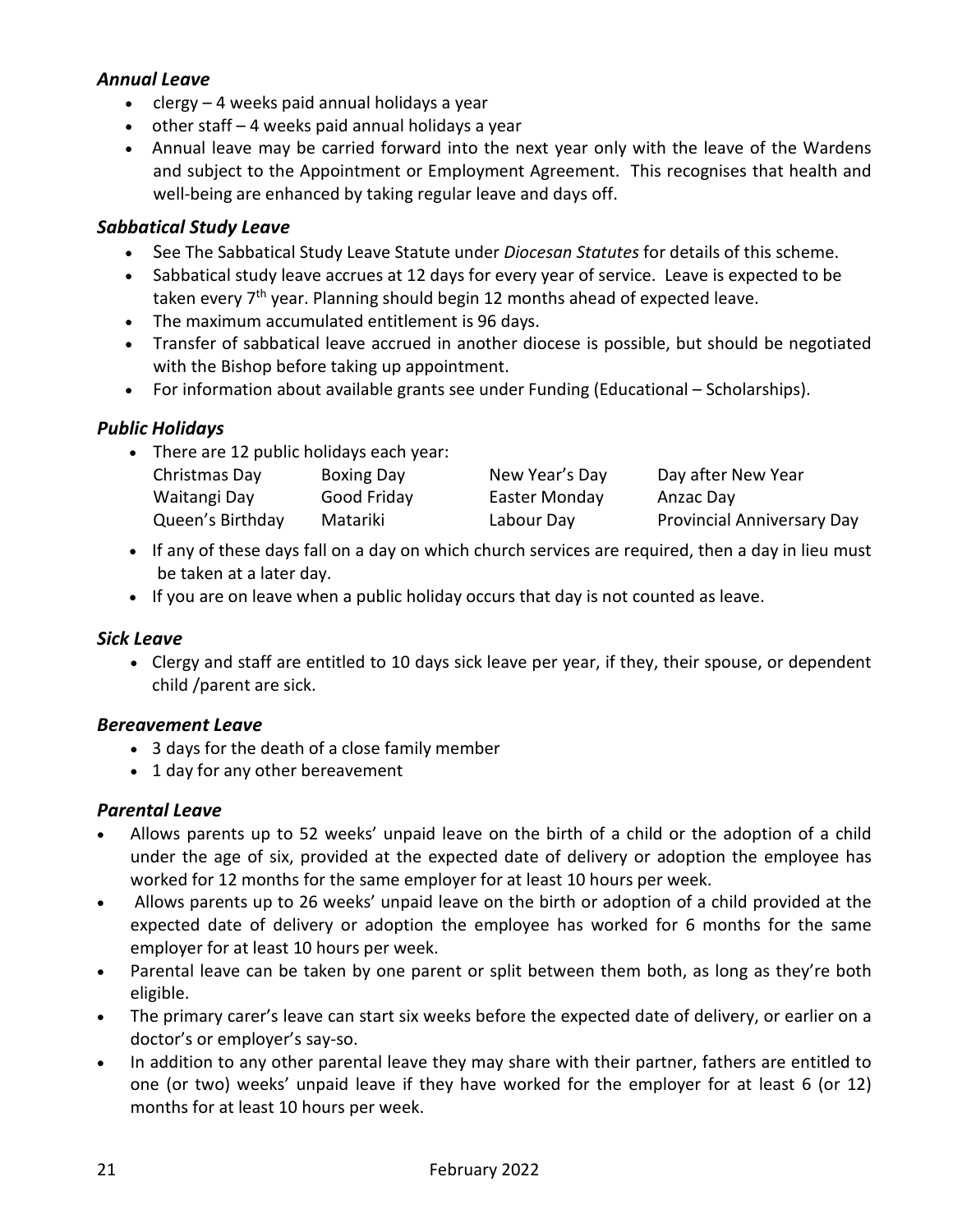- Female employees can also take up to 10 days' unpaid leave for reasons connected with their pregnancy, such as doctors' appointments.
- You must apply to the Diocese at least three months in advance of taking parental leave and the employers of both parents must be notified of the leave being taken.
- Qualifying employees are entitled to payment from the government for up to 26 weeks of parental leave. (See www.ird.govt.nz).

#### *Domestic Violence Leave*

Up to 10 days paid leave from work is available for victims of domestic violence, in addition to annual leave and sick leave entitlements.

### *Retreat Leave*

• Licensed parish clergy, paid or unpaid, appointed to a half-time or greater parish position of one or more years duration are entitled to an annual one-week retreat for the purposes of personal holistic welfare

*Any other leave enquiries should be made to the Diocesan Manager or Finance Manager*

### **Leave Reporting**

NZ employment law requires all leave to be recorded. For further information on diocesan expectations around leave taking and recording, see the *Guide for Vestries and Wardens* in this Handbook.

**Library -** see Bishop Sutton Library

## **Licences - Clergy**

- All licences and permissions to officiate (PTOs) are at the discretion of the bishop.
- Clergy who have moved from licenced stipendiary ministry into retirement may apply for a *permission to officiate.*
- Where the Bishop appoints a minister as a *priest in charge* (whether this is a stipendiary position or not) a licence will be issued for the expected duration of the position.
- Those clergy who are not formally appointed to parish or diocesan responsibilities will normally have a *permission to officiate* but no licence.
- With regard to meetings of clergy, it is recognised that some occasions are suitable for all clergy, others for *licenced* clergy. Normally in-service training conferences and retreats would be for *licenced* clergy, and public lectures, interdenominational conferences, and the like for all clergy.

## **Licences - Lay Ministry**

Certain duties / ministries within a parish require a lay person to receive training and a license from the Bishop. These include duties of preaching, leading services of worship and communion distribution and specialist roles for curating worship like a Director of Music.

Parishes wishing to apply for lay ministry licences should obtain application forms from the Bishop's Office at the Anglican Centre. Completed applications should be forwarded to the Bishop's Personal Assistant.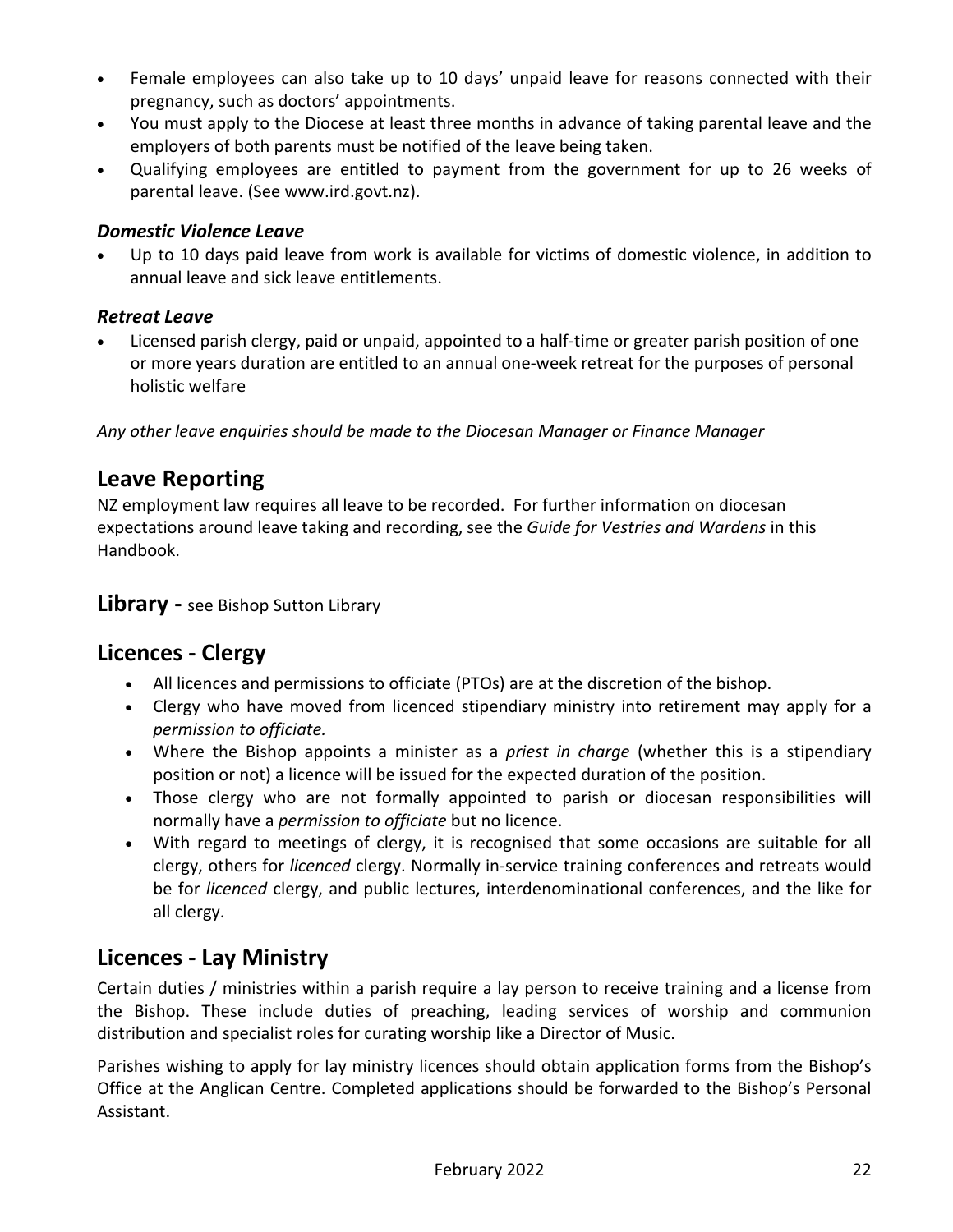# **Loans**

### *Housing Loans*

Housing loans are available in certain circumstances. Contact the Diocesan Finance Manager in the Anglican Centre for further information. The current policy is as follows:

- Loans secured by way of first mortgage will continue to be available for staff housing, subject to the provision of adequate security and an ability to service the loan. Approval of all mortgages is reserved to the Trust Board.
- The Trust Board cannot make mortgage loans available at interest rates as attractive as those offered by banks and other lending institutions. Therefore, staff may prefer to test other sources in the first instance.
- One potential source of housing loans is Anglican Financial Care which normally publishes details about mortgage rates, etc. in their annual communication with stipendiary clergy.

## **Māori Mission**

Anglican Maori ministry and mission matters in the region covered by the Diocese of Nelson are under the episcopal oversight of the Bishop of Te Wai Pounamu, based in Christchurch. There are clergy licensed to the Bishop of Te Wai Pounamu based in Nelson and Motueka.

### **Marriage and Sexuality -**see under *Policies and Procedures (1)*

# **Marriage Celebrant**

A register of Marriage Celebrants is held by the Department of Internal Affairs and is available on their website. The Nelson Diocese is a registered organisation with the DIA and maintains the Nelson Anglican Diocese register. To be appointed as a Marriage Celebrant of the Nelson Diocese you must hold a licence or Permission to Officiate from the Bishop. We will arrange for transfer to the Nelson register for clergy transferring from other dioceses.

## **Media**

Communication with the media on Diocesan issues should always be referred to the Diocesan Executive Secretary/Manager. Communication with the media on local/parish issues is at the discretion of local clergy, who are welcome to seek advice from the Diocesan Executive Secretary/Manager before undertaking any such communication. Please also refer to the Diocesan Social Media and Electronic Communication Policy **-**see under *Policies and Procedures (6)* 

# **Ministry Discernment**

Any person interested in enquiring about training for ordained ministry is encouraged to talk first with their vicar/priest-in-charge. A conversation with the Bishop or Bishop's Chaplain is also appropriate at any stage of this process. More formal discussion will then take place with the Bishop's Chaplain, from whom a booklet may be obtained of the current diocesan process for exploring questions of discernment and acceptance for training.

### **Ministry Standards**

Title D of the Canons of the Anglican Church set out standards of ministry that apply to all clergy and licenced lay ministers. In addition, please see the Code of Ethics and the Harassment and Bullying Policy currently in force in our diocese under *Policies and Procedures (2)*. See also our Standards page on the Diocesan website:<https://www.nelsonanglican.nz/standards>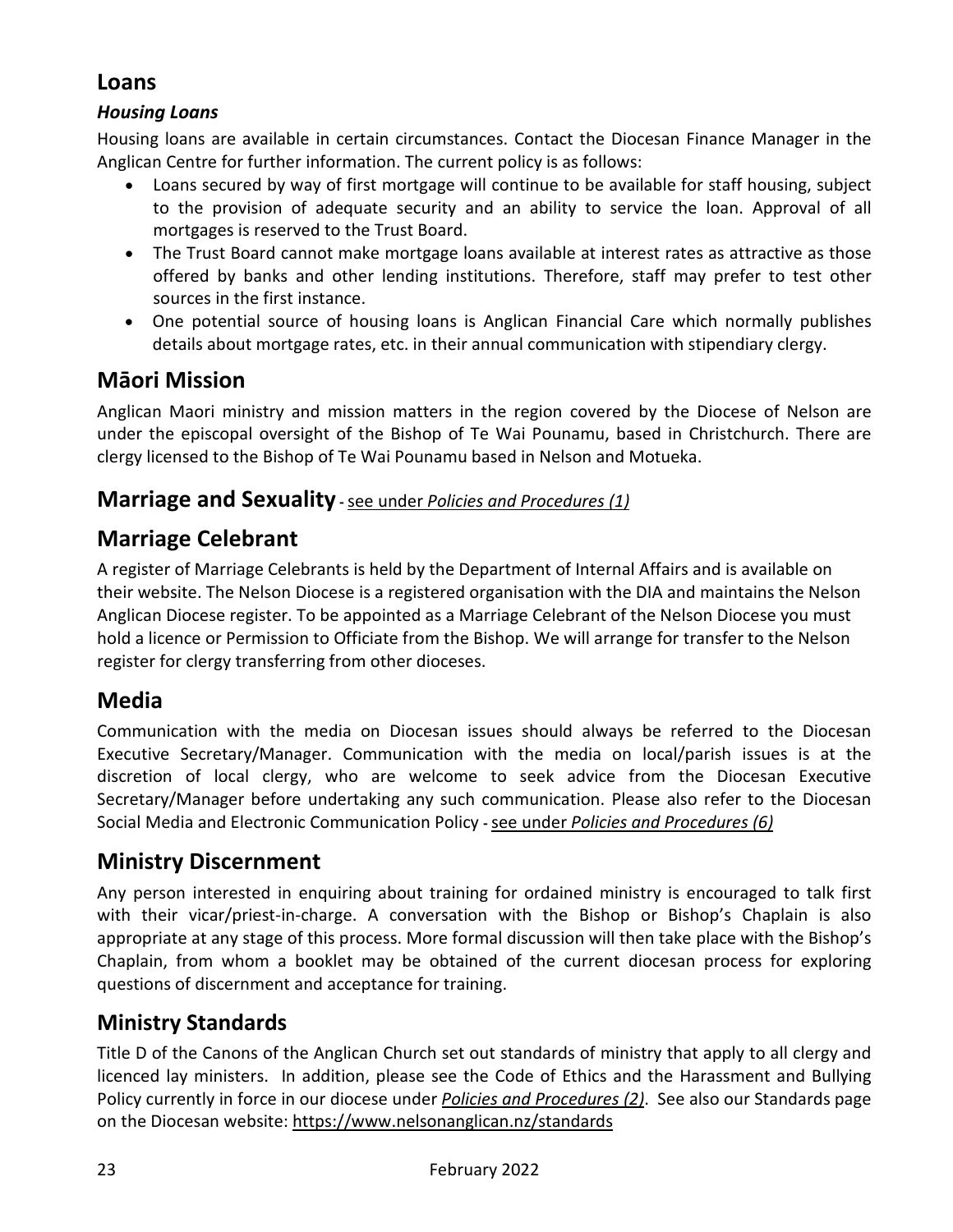Everyone in ministry is responsible for acquainting themselves with the regulations and policies concerning expected standard of behaviour. Questions about any aspect of ethical behaviour and related church legislation may be addressed to the Bishop's Chaplain or the Diocesan Executive Secretary/Manager.

# **Ministry Training**

Ministry training for non-ordained people is overseen by the Ministry Training Coordinator who administrates funding for and facilitates courses for training.

Ongoing ministry training for ordained clergy is overseen by the Bishop's Chaplain.

Financial support for ministry education is provided by the St John's College Trust Board.

### *Ministry Training*

'Ministry training' encompasses a lot, but in 2022 the focus of our Ministry Training Coordinator is empowering the unordained people of God for everyday mission and ministry. We hope to see our people thriving in faith and life, getting a clearer sense of what God is calling them into, and making concrete steps towards that calling – regardless of whether that calling is to be expressed within or beyond the walls of the church. Alongside our EQUIP days, we are looking at firming up our 'leadership pipelines' so that there's clearer pathways within our Diocese for people who feel God inviting them to step up into something new. We also expect to find ways of integrating insights from Christian Coaching in various ministry spaces.

- **EQUIP** is a regional clergy and lay ministry training day designed for anyone to attend to learn about ministry skills. It is run in Marlborough, Nelson, Waimea and Mawhera.
- **POMD** (Post Ordination Ministry Development) is a programme for those newly ordained or new to the Diocese and is designed to cover a range of ministry topics from five key ministry areas – Church Practices, Leadership and Management, Pastoral Care, Age-Specific Ministries and Self-care.
- **Pastoral Care Training:** All clergy are required to complete an advanced Pastoral Care Training course like Clinical Pastoral Education or other approved course.
- **Ministry Training Scheme**: is a Diocesan leadership formation program made up of emerging Christian leaders - many of whom are part of the internship program through Bishopdale Theological College.
- **Discipleship Pathway:** is an online church leadership tool, distributed for free funded through the St John's College Trust Board. The Discipleship Pathway is essentially an online church leadership programme which is being made in partnership with Bishopdale Theological College and a number of other great Christian training organisations. Our goal is the creation of a Christian education platform that grows students into passionate and fruitful disciples of Jesus, able to serve God, the Church in Aotearoa faithfully and skilfully and love their local communities. It is designed to be run within small physical workshops or homegroups.
- **Ridley College Certificate:** Ridley College Melbourne offers an online lay training course, which can be undertaken by individuals and groups. The key is you can achieve at your own pace - complete 4 core subjects & your choice of 6 electives to earn the Ridley Certificate of Bible and Ministry.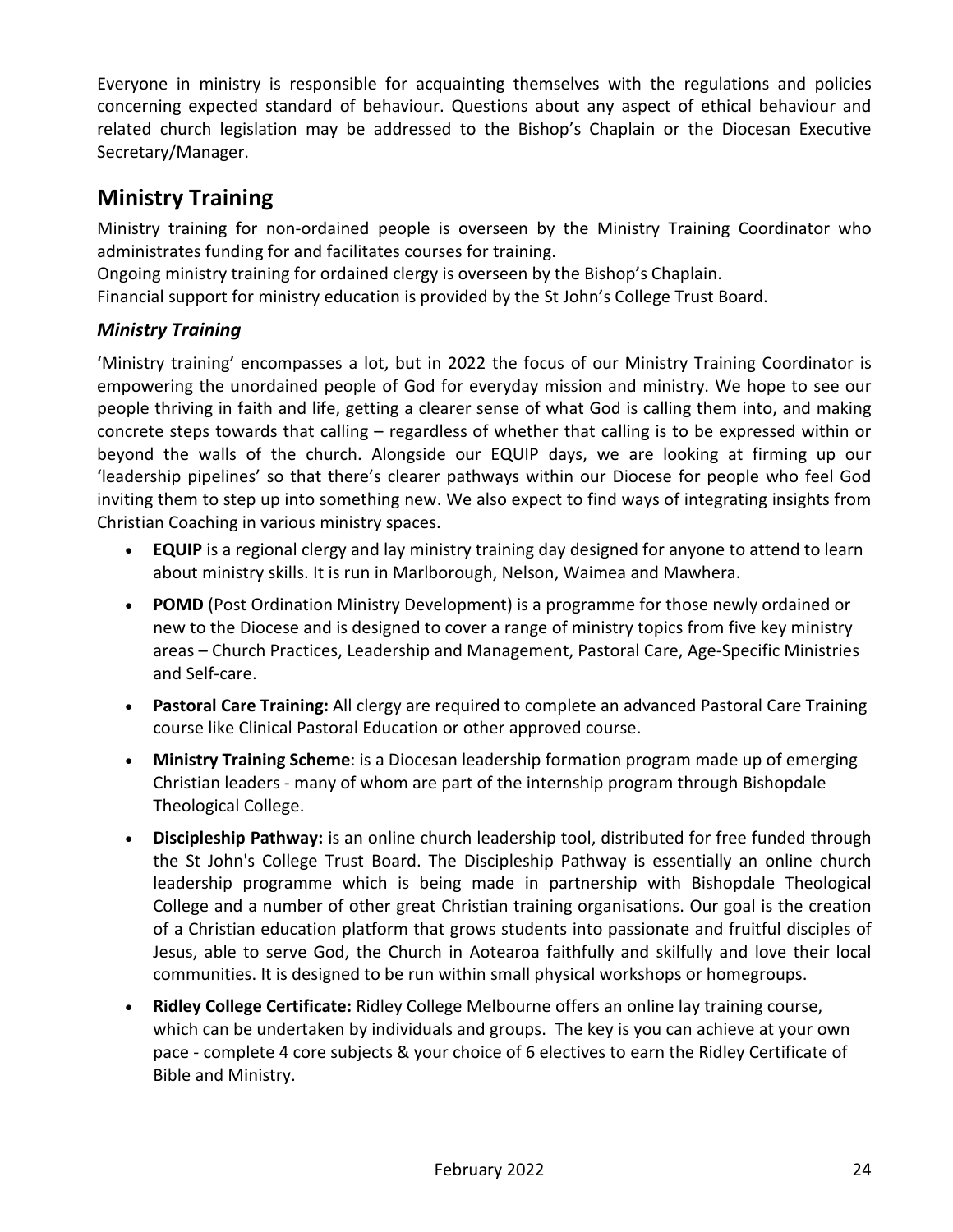# **Missions**

Traditionally the Diocese has strongly supported the NZ Church Missionary Society (NZCMS). This support has been by way of encouraging parishes to host visiting missionaries when on deputation and setting a diocesan target for giving to Anglican Missions. Contributions from each parish are forwarded to the Anglican Centre – the total of these contributions make up the diocesan contribution to Anglican Missions, which in turn disperses a significant portion of its income to NZCMS. The Diocesan Anglican Missions target is agreed annually at Synod. *See also*- Diocesan Overseas Mission Council.

## **New Zealand Prayer Book**

The first edition was published in 1989 after many years of liturgical revision. It has been reprinted since then, incorporating some minor changes to rubrics made by General Synod. Also known as 'the red prayer book', this book contains both the authorised services of our Church and many useful resources for less formal liturgies.

## **Nomination, Board of**

Parish vacancies are normally advertised in Korero and on the Diocesan website. Requests for consideration for a vacancy may be made in writing to the Bishop. A Board of Nomination is formed for each vacancy and consists of the Parochial Nominators (elected at the first vestry meeting after the parish AGM), the Diocesan Nominators (elected at Synod) and the Bishop as Chair. In parishes receiving financial assistance, the Bishop may make an appointment without forming a Board of Nomination.

### **Non-Stipendiary Ordained Ministry Allowances**-see *Policies and Procedures (5)*

Allowances may be payable to non-stipendiary clergy, but they are not automatically payable. Consideration of this possibility needs to be brought to the parish vestry.

### **Noticeboards, Parish**

Accessibility of information about times and places of services and other matters of importance is a high priority for this Diocese. The Bishop's Chaplain is available to offer advice on both internal and external noticeboards.

In most cases external noticeboards need to be approved by local councils, which may involve both resource consent and a building permit. Also, as most churches are on main roads and in many cases main highways, Transit New Zealand regulations about size of lettering must usually be observed.

### **Parish Nursing** - see under *Policies and Procedures (2)*

Guidelines and standards govern the setting up of this ministry and approval must be given by the Bishop. Please refer to the Parish Nursing page of the Diocesan website.

## **Pastoral Care of Clergy**

General pastoral care for clergy and their families is organised on a regional deanery basis and is provided by the Regional Dean. In addition, clergy and lay staff are encouraged to establish their own relationships with appropriate people in roles such as supervisor, mentor, or prayer partner. Specific and/or urgent matters may be brought to the attention of the Bishop or other Diocesan staff including the Bishop's Chaplain, who will respond as appropriate.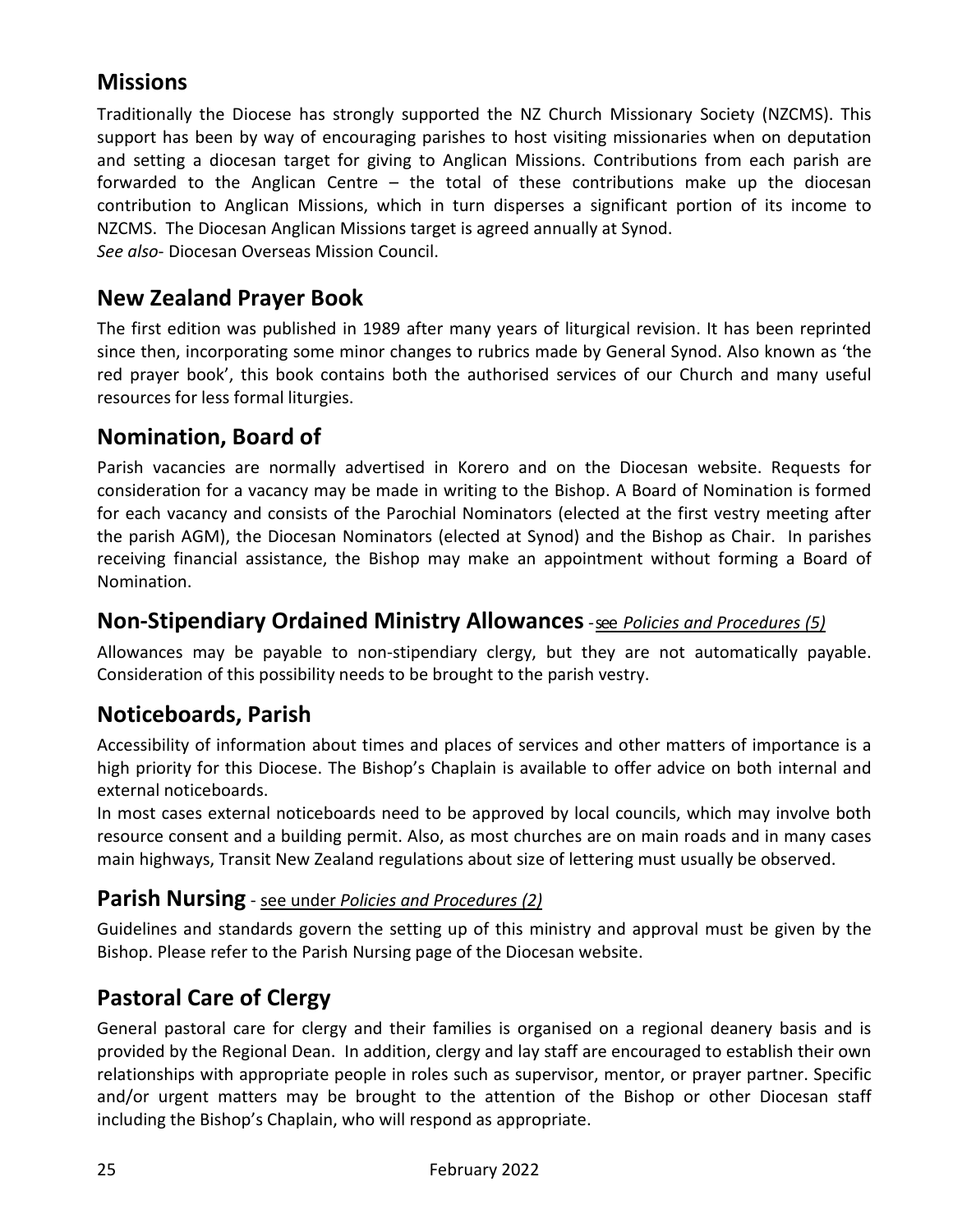# **Pensions**

### *Anglican Financial Care Pension Fund*

Those clergy appointed to a licenced stipendiary position will receive application forms from Anglican Financial Care. If you have not received these, contact the Diocesan Executive Secretary/Manager at the Anglican Centre. Membership of the Anglican Financial Care Pension Fund is compulsory for clergy in full time stipendiary licenced ministry. Ordained persons employed in lay positions can also join the Pension Fund provided they work for an Anglican organisation that does (or will) contribute to the Fund.

The Pension Fund's main purpose is to provide lump sums and pensions for clergy on retirement from stipendiary ministry within the Church. It also provides lump sums and pensions for widow/ers and dependants of clergy who were on pension or would have been eligible for pension. The fund also provides financial aid for members and/or their dependants under special circumstances.

Members contribute 6% of stipend to the scheme and the Diocese contributes 9% gross. Those joining the scheme since 1 April 2008 will become members of the KiwiSaver Complying Fund section of the Pension Fund. Those who were members of the Fund prior to 1 April 2008 will remain members of the Defined Benefit section of the Fund unless they elect to transfer to the Complying Fund.

#### *KiwiSaver*

Diocesan or parish employees will be a member of a Kiwisaver scheme unless they exercise their right to opt out within the required period. Unless otherwise agreed, the employer will contribute an amount equal, after deduction of specified superannuation contribution withholding tax, to that contributed by the employee, up to 4% of salary.

### **Pioneering Ministry**

Pioneers are people called by God who are the first to see and creatively respond to the Holy Spirit's initiatives with those outside the church. They are often called to "gather the ungathered" into new expressions of Christian community as they help people begin a discipleship journey towards the Way of Jesus. Rev Joshua (Spanky) Moore works to find, develop, equip and encourage these pioneer leaders within the Diocese - so if you suspect you're a pioneer he'd love to hear from you!

### **Police Vetting Policy** - see under *Policies and Procedures (2)*

The Diocesan policy on police vetting forms part of the 'Protection of Children, Young People and Vulnerable Adults Policy', see *The Diocese Health & Safety Management Plan* The Police Vetting consent form is available on the Diocesan website:

<https://www.nelsonanglican.nz/diocese-resources/forms>

### **Prayer Ministry**

Prayer is opening our hearts to the heart of God. Making space for God to speak and the Holy Spirit to move. God is waiting to be invited in.

It may include Personal Prayer, Healing Prayer, intercessory Prayer, Corporate Prayer, Fasting. If you would like to know more or need help, please contact Lynda Moses, Prayer Ministry Enabler. [prayermin@nelsonanglican.nz](mailto:prayermin@nelsonanglican.nz)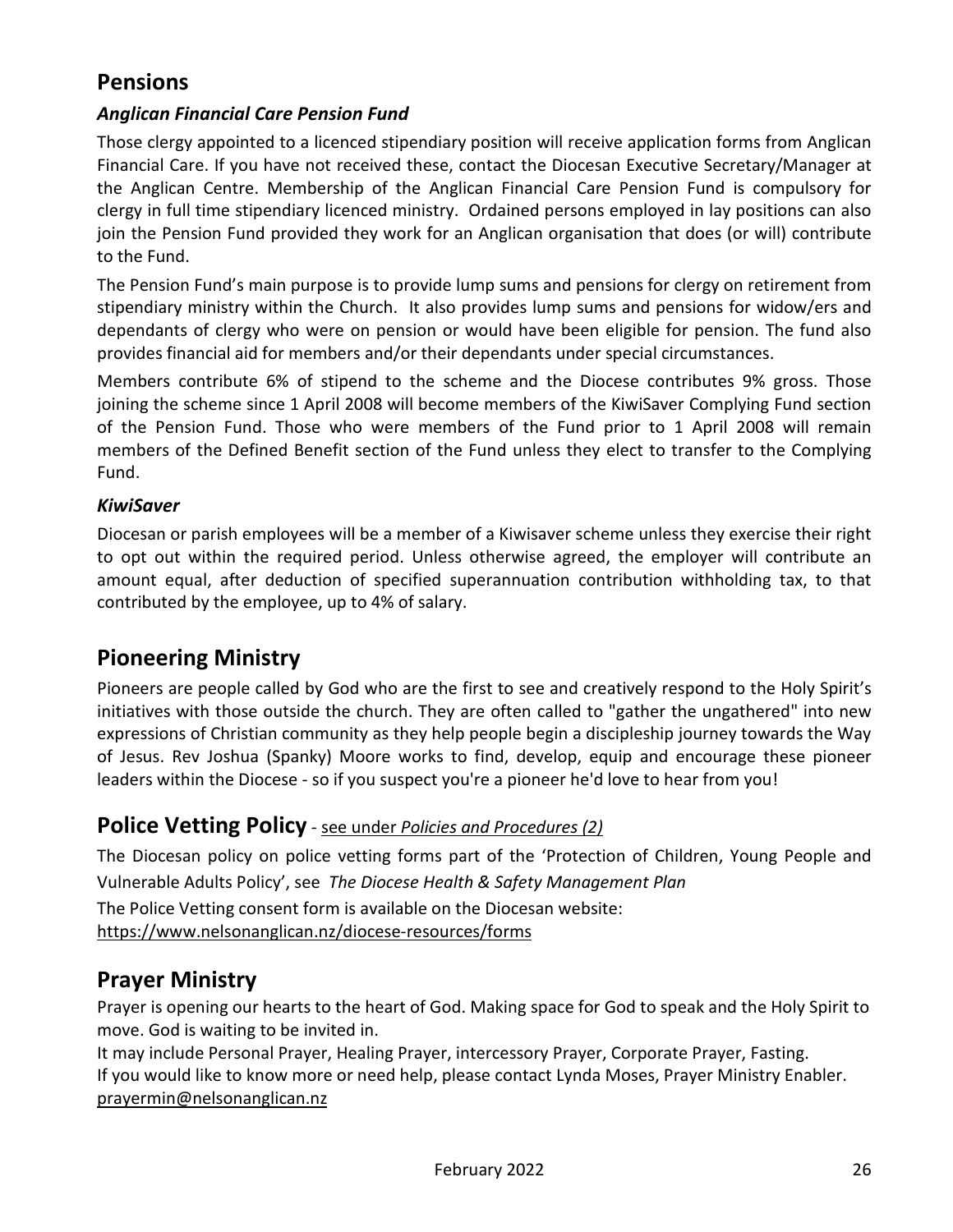# **Privacy**

### **Privacy of personal information**

In December 2020 the Privacy Act 1993 was updated. The Act requires certain standards of care in the treatment of personal information. The 13 privacy principles of the Privacy Act 2020 outline how to safely collect, store, use, disclose, access, amend, and destroy personal information. An explanation of these principles can be found on the Office of the Privacy Commissioner's website. The key elements of the recent changes relevant to parishes are:

- if you have a privacy breach that has caused serious harm to someone (or is likely to do so) you must notify the Office of the Privacy Commissioner.
- the Privacy Commissioner can now issue compliance notices if an organisation is not meeting its obligations under the Act
- it is recommended that you designate a privacy advocate who raises awareness about privacy among staff and volunteers and makes sure you are complying with the Act.

The Diocesan Executive Secretary/Manager is the Privacy Officer for the Diocese. If you have any questions, please ask. We suggest that vestries run a brainstorm session to discuss how to prevent privacy breaches by understanding how personal information is managed and used in your parish. You may need to change and improve systems where you identify potential breaches. Topics to consider include:

- how personal information is secured
- how to dispose of information and documents
- employee browsing
- how to prevent information breaches through email
- how to keep your IT network secure.

## **Quotas/Sustentation**

This is the parish contribution to clergy stipends, the Diocesan Ministry Team, and other ministries beyond the parish. Each parish treasurer should have up to date details on the amount payable. Please contact the Finance Manager or Accountant for further information if required.

## **Removals**

The Diocese will pay for the removal of household effects for clergy appointed by the Bishop to a parish position within the Diocese. However, those moving from overseas will be paid only for the cost of removal from port of entry to parish. Payment of any other removal costs is subject to prior negotiation.

### **Retirement removal fund for clergy**

While the diocesan Removal Fund is primarily to help clergy coming into or moving within the diocese to take up ministry positions, there is also limited provision for clergy to seek help with their removal costs on retirement. Due to the limited funds available, assistance is at the discretion of the Finance Manager and Diocesan Executive Secretary/Manager and depends on affordability. Assistance may be up to \$3,000 net (but no more than the actual cost of removal) but only when clergy living in vicarages are retiring from their stipendiary ministry appointment. In exceptional cases of hardship, and again depending on affordability, a similar discretionary payment may be made towards removal costs for clergy living in their own accommodation when retiring from their stipendiary ministry appointment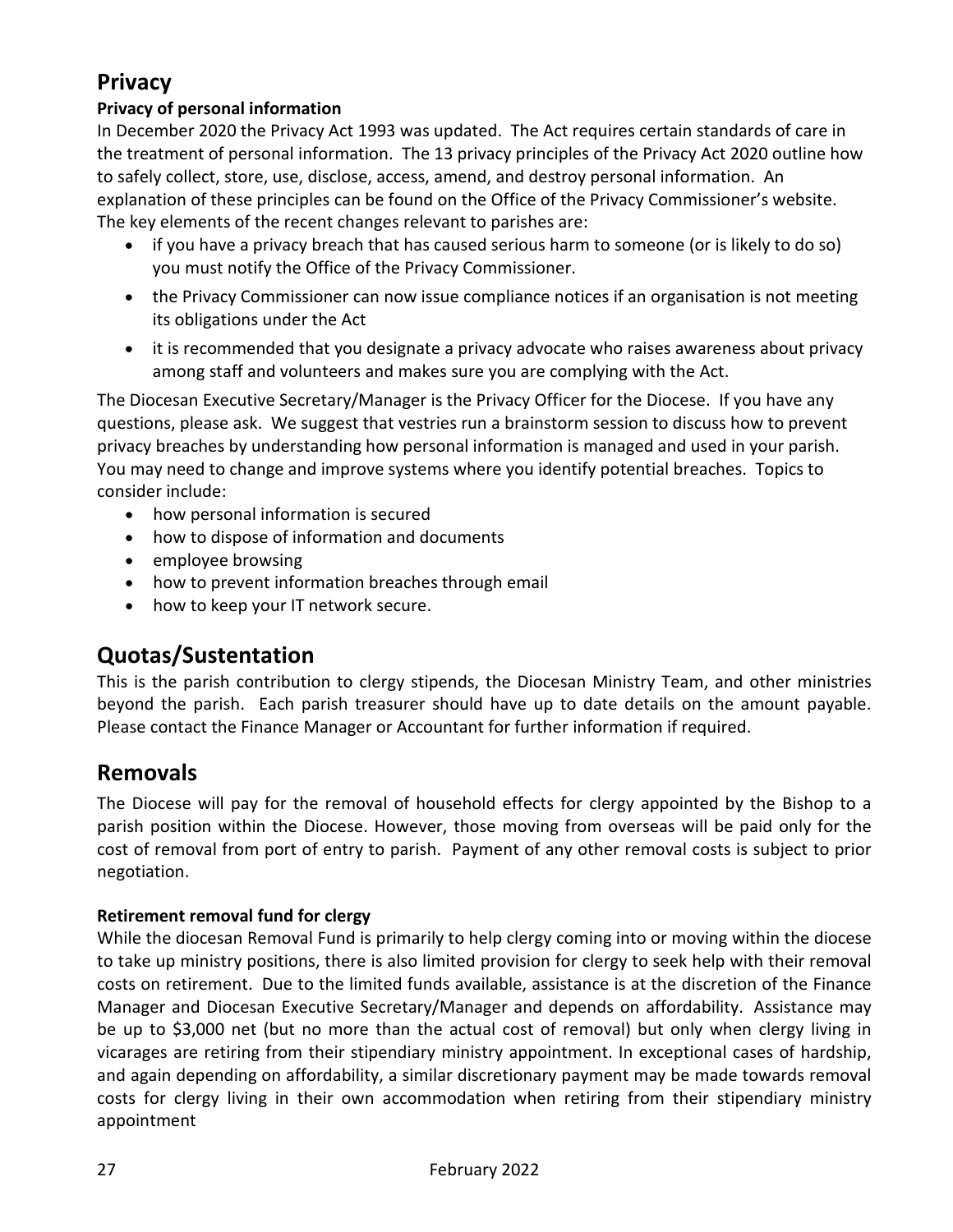# **Reviews**

From time-to-time review processes for clergy and parishes are instituted. It is expected that individual clergy and parishes take part in these exercises. Please contact the Bishop's Chaplain for further information.

# **Risk Management Policy**

Please consult the Diocese of Nelson Health and Safety Management Plan for expectations around risk assessment and management – see under *Policies and Procedures (2*). In general terms, all church activities and property must be carefully assessed in terms of their potential for harm and all reasonably practicable steps taken to prevent such harm from occurring.

# **Rural Ministry**

A Rural Ministry Forum for clergy and lay people in rural ministry, or clergy who may be involved in this ministry in the future, is normally held every two years.

**Sabbatical Leave** - see 'Leave' and 'Funding' (Education –Scholarships)

# **SafeHere**

SafeHere is a safety management system designed to ensure safe ministry within the Diocese, and is especially concerned with the safety of children, youth, and other vulnerable people within our care. It includes requirements to ensure both physical safety and safety from abuse. In 2013 the Diocesan Synod made compliance with SafeHere mandatory within the Diocese. Safe Here is administered on a day-to-day basis by coordinators within each parish, with the diocesan role of Risk Management Officer being carried out by the Diocesan Executive Secretary/Manager and/or Health and Safety Coordinator.

For further information refer to *Policies and Procedures (2)*. For information about required SafeHere training, contact the Health and Safety Coordinator. Email: **HS@nelsonanglican.nz** 

# **Sexual Harassment** - see *Policies and Procedures (2) -Health and Safety Management Plan -*

### *Harassment and Bullying Policy*

Sexual harassment in ministry is not tolerated under any circumstances, nor is harassment of any form. All relationships with staff, parishioners, and especially with children and young people, should be conducted with integrity, purity and care. Also see Ministry Standards.

# **Social Services (Community Ministries)**

In the Nelson Diocese the provision of social services is primarily at parish level. Funding assistance is available from the Anglican Care Committee– see under Anglican Care.

# **Spouses, Clergy**

Normally clergy spouses are welcome to participate in Diocesan events organised for clergy. Spouses of licensed clergy are welcome to participate in all training events organised for licensed clergy. The main exception to this is Synod, where speaking and voting rights are accorded to licensed clergy and elected parish representatives only. Nevertheless, spouses are welcome to listen to Synod debates from the 'public gallery' and to join in the Synod service, dinner, and other activities.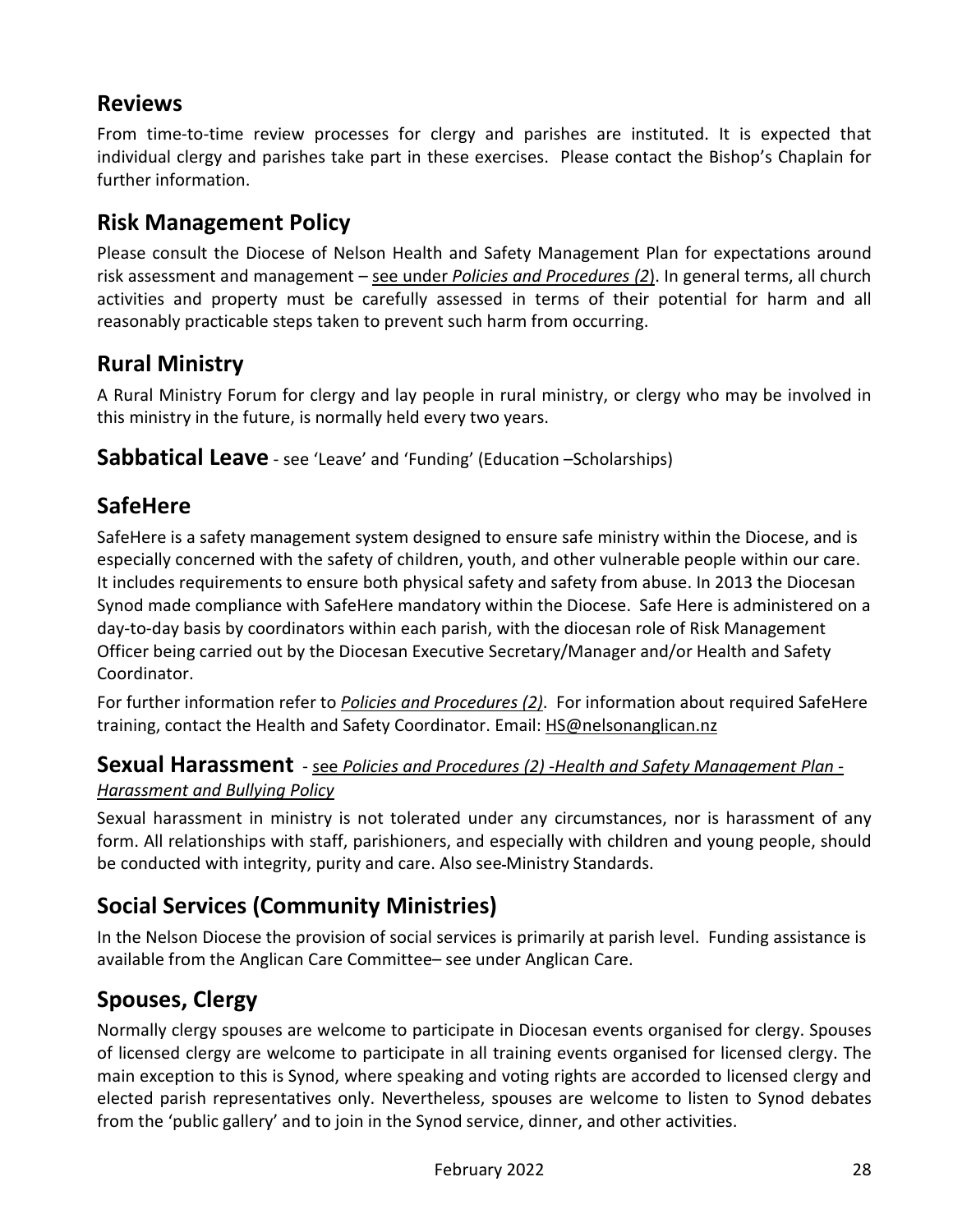# **St. John's College**

The residential theological college of the Anglican Church in Aotearoa, New Zealand and Polynesia is the College of St. John the Evangelist, located in Meadowbank, Auckland. It comprises three tikanga colleges. Students training towards ordination and sponsored by one of the seven New Zealand dioceses normally receive full scholarship support towards fees and living costs. Scholarships are also provided by St John's College Trust Board for distance learning. See: Funding – Educational

# **Staffing in Parishes**

Most parishes enjoy, or would benefit from, the services of staff beyond the Vicar or Priest-in-Charge. Staffing may mean any combination of full-time, part-time, paid and unpaid positions. Advice about staffing may be sought from the Bishop's Chaplain or the Diocesan Executive Secretary/Manager. The Diocesan Executive Secretary/Manager will draw up all employment contracts for staff in consultation with the parish. See also under 'Employment'.

### **Strategic Plan** – see under *Policies and Procedures (1)*

## **Supervision**

All licensed clergy and many licensed lay ministers are expected to be 'in supervision' with an approved supervisor. Further advice may be sought from the Bishop's Chaplain or the Ministry Training Coordinator. Supervision is expected to be undertaken every 6 weeks.

### **Sustentation** - Refer 'Quota'

## **Synod**

The **Diocesan Synod** is held annually usually alternating between the Nelson Deanery, and Waimea, Marlborough, and Mawhera. Synod is effectively the AGM of the Diocese and comprises the Bishop, clergy, and lay representatives, the latter being elected every 3 years in the parishes.

Every two years clergy and lay representatives are elected at the Diocesan Synod to represent the Diocese at the biennial Tikanga Pakeha Conference and **General Synod** of the Anglican Church in Aotearoa, New Zealand, and Polynesia. An Electoral Synod is held in the event of the retirement or resignation of our Diocesan Bishop.

For further information see the booklet ''Guide to Synod", the Diocesan Statutes and the Standing Orders of the Diocese of Nelson Synod set out later in this Handbook and on the diocesan website.

# **Tikanga, Three Tikanga Church**

Since 1990 the Anglican Church of Aotearoa New Zealand and Polynesia has deemed itself to be a three tikanga (cultural stream) Church, in which Maori, Pakeha and Polynesian Tikanga seek to listen to each other and help each other in the development of the Church. At General Synod, the three tikanga add another layer of 'houses' alongside the traditional houses of bishops, clergy and laity.

# **Tikanga Pakeha Conference (TPC)**

The biennial conference of the seven New Zealand (i.e. Pakeha) dioceses, Tikanga Pakeha Conference is normally held just prior to General Synod in the same city /town as General Synod. The Diocesan representatives to General Synod are also the representatives to the Tikanga Pakeha Conference.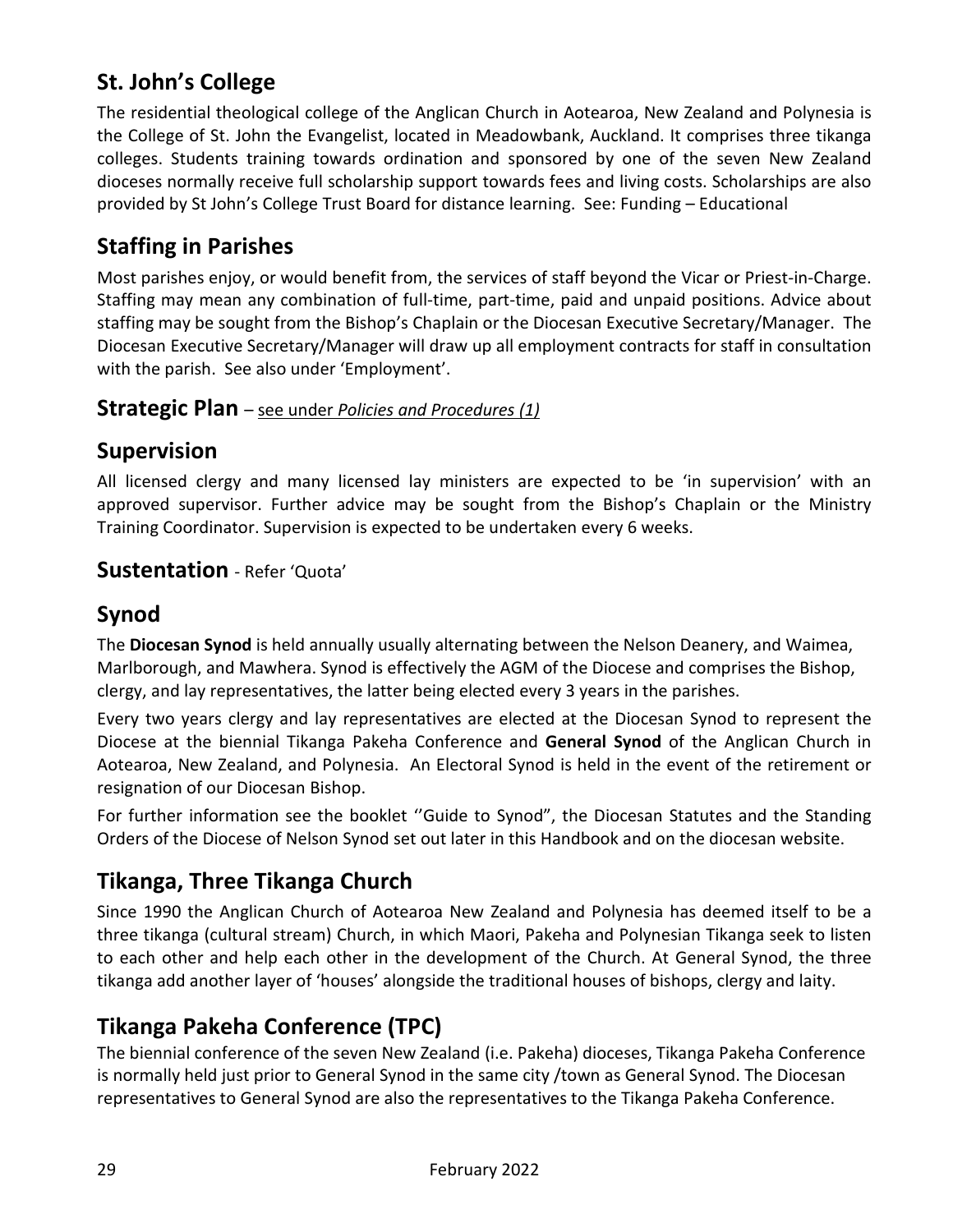# **Trust Funds - Temporary/Permanent, Obtaining and Using**

The Diocese and most parishes have a mixture of permanent and temporary trust funds. Normally only the interest is available from 'permanent trusts' (the exception being when a capital draw off is in accordance with the original terms of the trust) while both capital and interest are available from 'temporary trusts'. Further information may be obtained from the Finance Manager.

## **Vestments**

A one-off grant for new ordinands of \$200 towards an alb and stole is available on application. Standing Committee encourages parishes to also consider assisting with these costs, which can be significant. Please contact Anita@nelsonanglican.nz for further information.

# **Vestries and Wardens**

For a useful guide to the role and functions of vestries and wardens, see the *Guide to Vestries and Wardens* in this Handbook and on the Diocesan Website under 'Resources'.

### **Vicarages**- see under *Policies and Procedures (3)*

Guidelines are in place for the use of vicarages and vicarage building regulations.

# **Video Conference Facilities/Zoom**

Anglican Communications Ltd (ACL) was set up to provide video communication services to the Anglican Church in Aotearoa, New Zealand, and Polynesia, via the **Zoom** Platform. Zoom 'named host' accounts are available for Parishes and Individuals as part of the ACL enterprise Pro level account. And any participant can *join* a meeting without having a zoom account. Boardrooms are located in Nelson (Anglican Centre and Bishopdale College) Diocesan Board and Committee meetings are held regularly via video conference. For Zoom support:

- Technical questions or issues: visit the [Zoom Help Centre](https://apc01.safelinks.protection.outlook.com/?url=https%3A%2F%2Fanglicanchurch.us19.list-manage.com%2Ftrack%2Fclick%3Fu%3D7f32367446a86ce41ac3d044b%26id%3Dd4dac6076b%26e%3Dee558ce766&data=04%7C01%7CDioSec.PA%40nelsonanglican.nz%7Cce45e9aa895e4ef2f3ba08d8a231c05c%7Cb1866703b3264c13aedea559f2747eb4%7C0%7C0%7C637437681879266938%7CUnknown%7CTWFpbGZsb3d8eyJWIjoiMC4wLjAwMDAiLCJQIjoiV2luMzIiLCJBTiI6Ik1haWwiLCJXVCI6Mn0%3D%7C1000&sdata=dgc%2B7O6Un6ko2ZIyTmOb%2FUmBexfKljLTYiiVfWxcMzQ%3D&reserved=0) for [training resources.](https://apc01.safelinks.protection.outlook.com/?url=https%3A%2F%2Fanglicanchurch.us19.list-manage.com%2Ftrack%2Fclick%3Fu%3D7f32367446a86ce41ac3d044b%26id%3D21b6ba48f9%26e%3Dee558ce766&data=04%7C01%7CDioSec.PA%40nelsonanglican.nz%7Cce45e9aa895e4ef2f3ba08d8a231c05c%7Cb1866703b3264c13aedea559f2747eb4%7C0%7C0%7C637437681879276936%7CUnknown%7CTWFpbGZsb3d8eyJWIjoiMC4wLjAwMDAiLCJQIjoiV2luMzIiLCJBTiI6Ik1haWwiLCJXVCI6Mn0%3D%7C1000&sdata=DOgyHFz2yzOuBvkxfm7OMGOqNRbq80nrb9TNVSgn8rU%3D&reserved=0)
- New accounts and billing assistance: email [zoom@anglicanchurch.org.nz](mailto:zoom@anglicanchurch.org.nz)

## **Vision, Mission and Values**

*The following is the current draft of the Diocesan Vision, Mission Strategy and Values which we anticipate will be developed further in 2022.*

#### *Vision:*

To see the Anglican Diocese of Nelson as a growing all-age Whānau of disciples on the adventure of sharing Jesus Christ across the Top of the South and to the world.

#### *Mission:*

We cultivate vibrant local communities of faith that radiate the good news of Jesus Christ to the world around them.

#### *Strategy:*

*GATHER: People in need gathered around Jesus to receive healing, hear truth, and be drawn into God's community*

*GROW: Jesus transformed the lives of the apostles who in turn built the church through growing other disciples*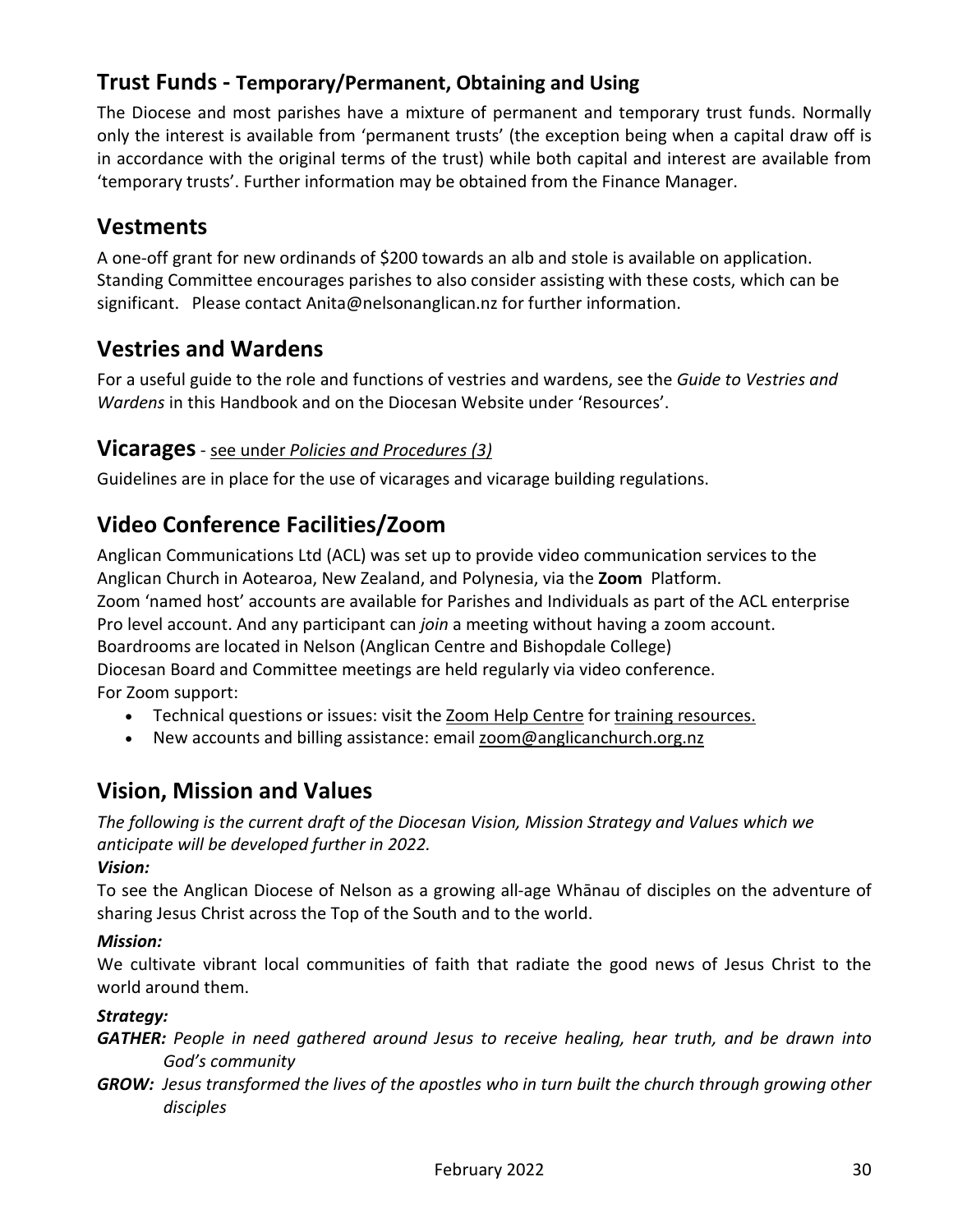- *GO: Jesus told the Apostles to "Go" and promised that He would remain present as they began a Good News movement that has adapted over time to faithfully represent Him to the ends of the earth.*
- *Values:* Our values can be summed up by five key words, Family, Adventure, Innovation, Truth and Hospitality = F.A.I.T.H.

#### **1. We cultivate a deep sense of belonging as a family (***Whanaungatanga).*

We believe that God loves all people regardless of age, culture, language or gender and these should not be barriers to belonging to the community of the church, the body of Christ. Therefore, we will show respect for everyone, treat everyone with fairness, protect the vulnerable, show grace and work as a unified team.

#### *2.* **We embrace the adventure (***Mātātoa).*

We believe that God's mission is an adventure, where the Holy Spirit leads and empowers every member of the church to share the Good News in their sphere of influence. Therefore, we will be courageous, prepared, equipped and open to all possibilities for mission / community involvement.

#### **3. We seek to Innovate – Akoranga learning to adapt and grow**

We seek to innovate, learning to adapt and grow (Akoranga). We believe that God equips the church with leaders and inspires the church to adapt to meet the challenges of the age. Therefore, we will invest in leaders, enable innovation, remain teachable, and form structures that are light weight and low maintenance

#### **4. We uphold the Truth - Whakapono. Truth in the Bible and in the Gospel of Jesus Christ** as set forth in the Scriptures.

We trust in Jesus Christ as whole-hearted disciples (*Whakapono).* We believe that Jesus Christ is the head of the church, and through the Spirit guides the whole church and every believer into unity and maturity. Therefore, we will nurture a disciple-making culture where we are intentionally seeking to hear from God in Bible reading and prayer and act on what we hear.

#### **5. We seek to respond to God's grace in Christ by being a people of blessing and radical Hospitality - Manaakitanga**

We seek to reflect God's gracious hospitality, generously blessing others (Manaakitanga). We believe the Gospel received by Maori, shaped the Treaty of Waitangi and is God's Good News for all Aotearoa, New Zealand and Polynesia. Therefore, we will honour our Treaty partners, show grace to other cultures, repent for wrongs done, and steward our Taonga to bless future generations

### **Websites**

#### *\* The Diocesan website will be reviewed in 2022 and the URLs in this guide may change\**

The current website addresses are [http://www.nelsonanglican.nz](http://www.nelsonanglican.nz/) and https://nelsonanglicans.com They contain information about the diocese, parishes, and ministries, as well as resources and forms. Our .com site includes Care Connection, Korero, and Resources for House Church, Children and Youth. Contact the Communications Enabler for any matters relating to the websites.

The **Bishopdale College** website is: [http://www.bishopdale.ac.nz](http://www.bishopdale.ac.nz/)